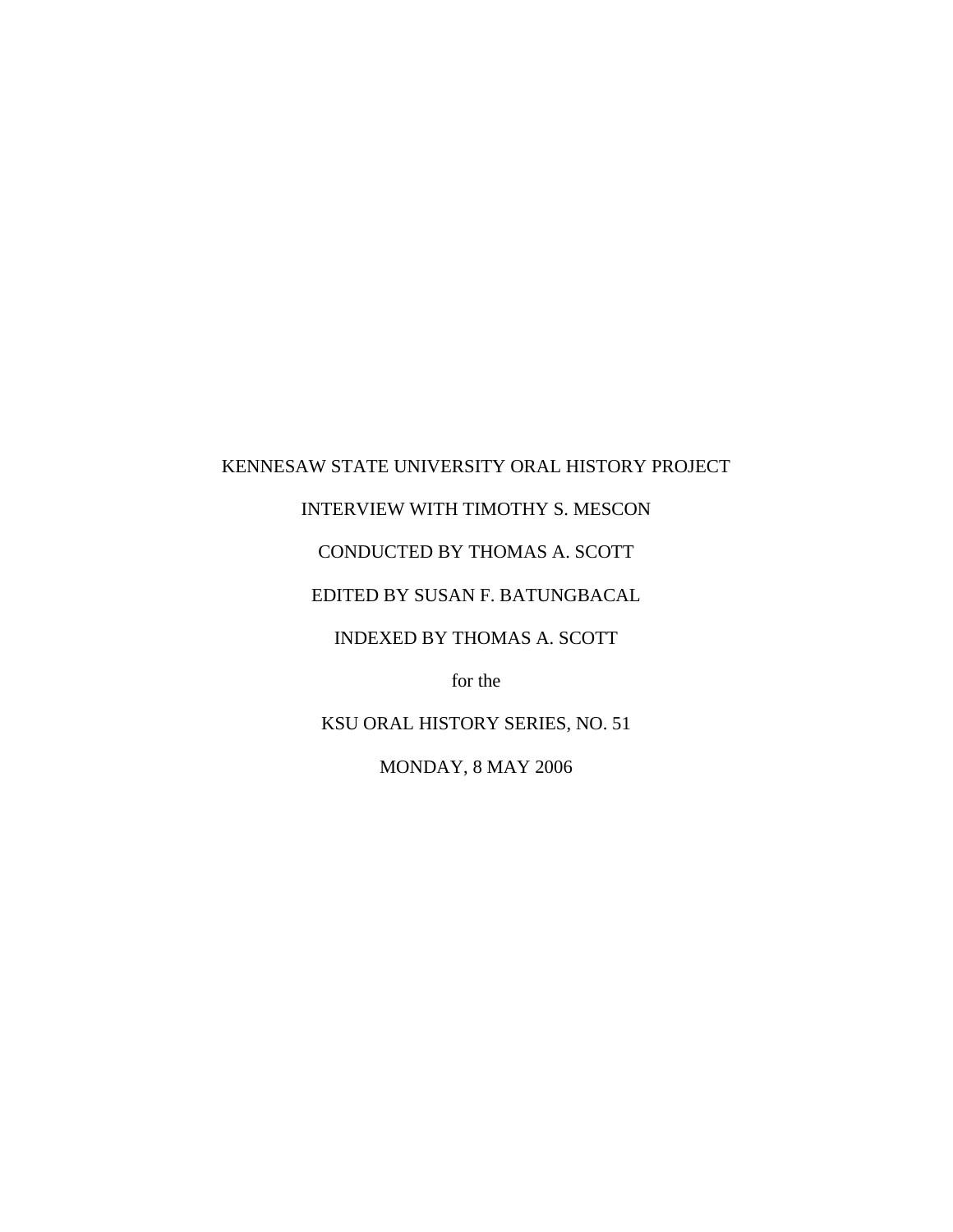Kennesaw State University Oral History Project KSU Oral History Series, No. 51 Interview with Timothy S. Mescon Conducted by Thomas A. Scott Edited by Susan F. Batungbacal; indexed by Thomas A. Scott Monday, 8 May 2006 Location: Dean's Office, Coles College of Business

- TS: Tim, why don't we just begin with when and where you were born?
- TM: Thanks Tom. I'm excited to do this. I was born in Atlanta at what was Georgia Baptist Hospital [Atlanta Medical Center], on November 28, 1954.
- TS: Of course, your father [Dr. Michael Mescon] was already famous by that time.
- TM: Well, actually then, at that time, he was in the army. He was in the middle of an enlistment assignment, after which he joined the faculty at Georgia State [University].
- TS: Okay, so you were in Atlanta before he was at Georgia State.
- TM: Right.
- TS: Did your father, Mike, grow up in Atlanta?
- TM: He grew up, for the most part, in Charleston, and then on Miami Beach.
- TS: Why were you in Atlanta?
- TM: My mother grew up here. She was actually in the first graduating class of Grady High School.
- TS: What's her name?
- TM: Enid, her maiden name was Minsk. She grew up here. My dad was stationed at Ft. Jackson in Columbia [South Carolina], and my mom came back here for the birth because my grandparents were here. Then we all went to Columbia for a couple of years.
- TS: I see. And then your father started at Georgia State right after he got out of the military?
- TM: Right, which I would say was about '56.
- TS: Then he stays there straight through?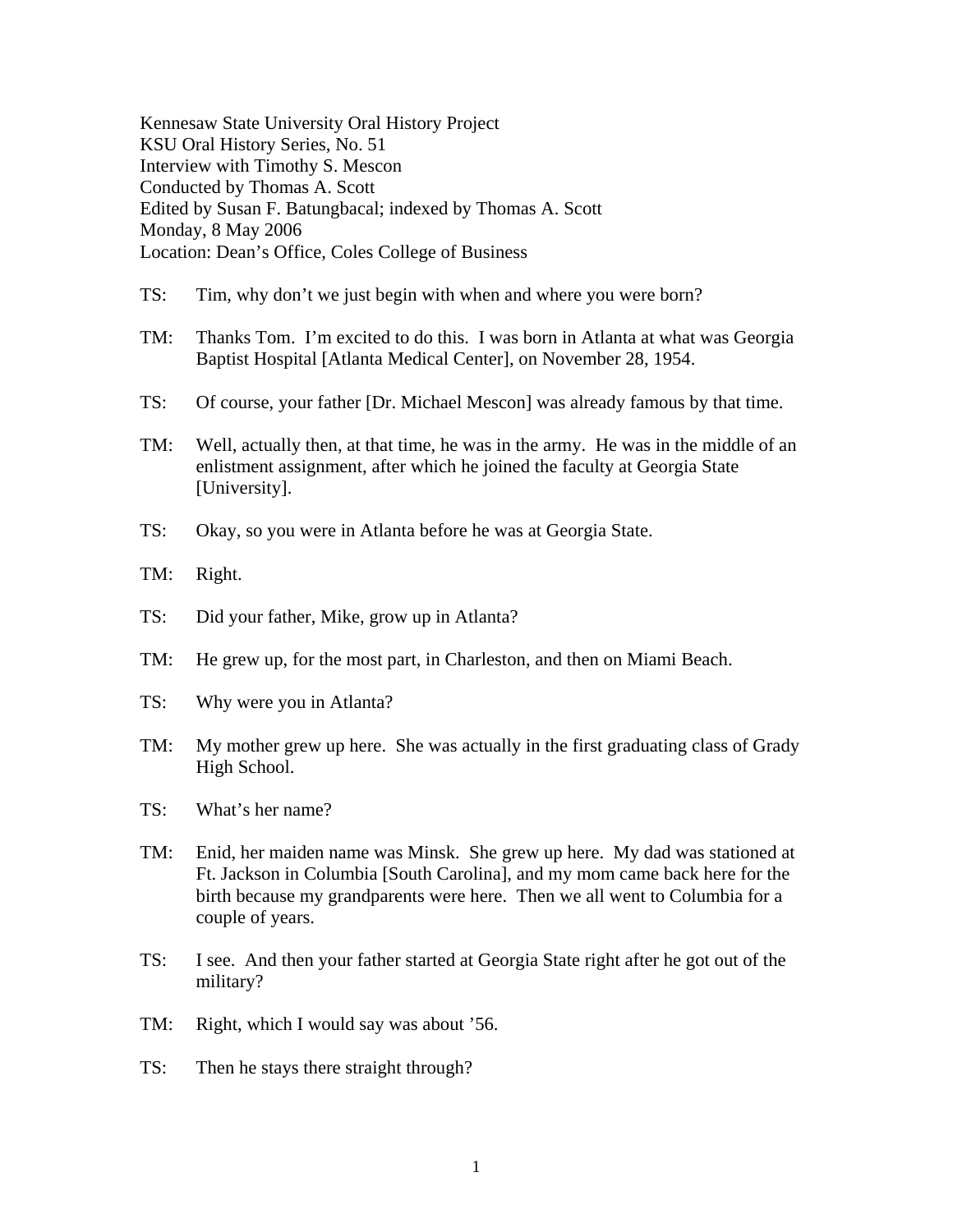- TM: He's still there. He's really involved with the Andrew Young School [of Policy Studies] fifty years later.
- TS: '56 was fifty years ago; it's hard to believe.
- TM: Unbelievable.
- TS: So you went through public schools, I guess, in Atlanta?
- TM: Actually, I went to what is now called the Greenfield Hebrew Academy. [I] finished through seventh grade there and then started high school, which in those days, started in eighth grade, at Westminster [Schools, Atlanta].
- TS: Oh, so you went private school all the way.
- TM: Right.
- TS: And then graduated from Westminster, and I've got Tulane [University] that you went to?
- TM: I did my undergraduate work at Tulane, that's right.
- TS: You graduated in '75 from there. You had a B.A. from Tulane, so probably not a business degree?
- TM: No, in liberal arts, I actually had a major in sociology. At that time, Tulane had no real business school, and many liberal arts universities in the late '60s, early '70s did away with their business programs. So it was sort of just this classic liberal arts education.
- TS: I've been surprised in the interviews I've done, how many of the people in the business college had liberal arts undergraduate degrees.
- TM: It's interesting, isn't it?
- TS: Craig was in communications, Craig [E.] Aronoff.
- TM: I'm not sure Craig ever had a business degree.
- TS: No, he didn't.
- TM: Joe's [Joseph H. Astrachan] was in psychology, I think.
- TS: Ted [H.] Shore was something, psychology.
- TM: Psychology also, right. Interesting.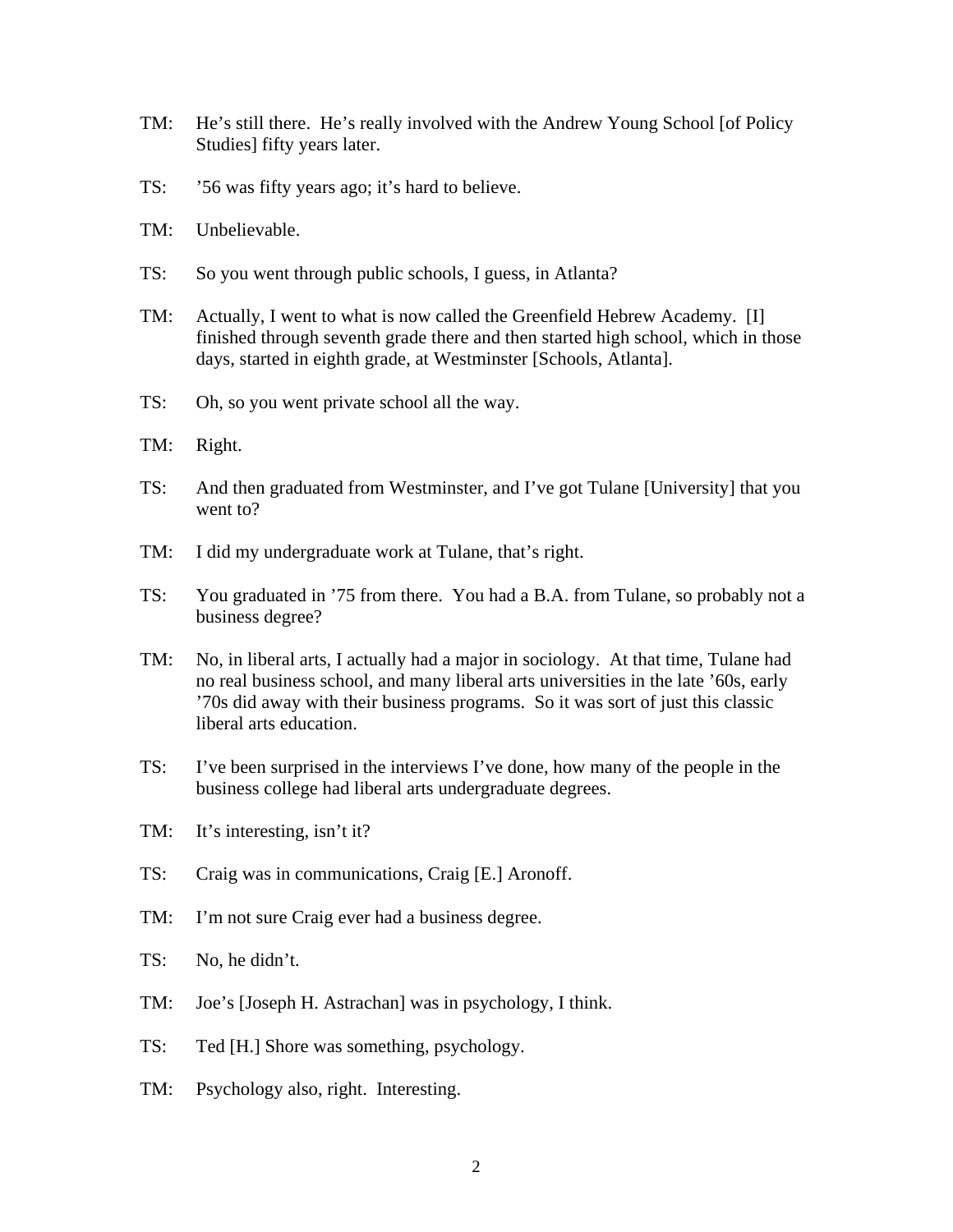- TS: Right. So, was that your doings after you came here, to have people that maybe had a diverse background?
- TM: No, but I think if you look at the history of business education, not until more recent time have undergraduate programs in business really exploded. The historical model was to get a baccalaureate degree in the liberal arts and then get a business degree, an MBA. I still think it's a pretty attractive model that you're well grounded in the arts and sciences and then pursue a professional degree.
- TS: By the time that you got your bachelor's, did you have an idea what direction your career was going to take?
- TM: I think growing up in an academic household I sort of had this interest of pursuing graduate studies in business. So at Tulane I started to visit with graduate schools through career services that would come to campus and would talk about their programs. I was particularly enamored with the MBA program at Southern Methodist University, because they had a very structured co-op program where they would place you in paid employment that was related to your course of study. At that point of my education I thought it was something that I really needed. So I ended up moving. I had started the MBA program at Tulane, but was so enamored with the structure of this program at SMU that I left and went to Dallas.
- TS: So you're doing co-op on your way through?
- TM: Right. I worked for what was a huge restaurant chain at the time, based in Dallas, called Bonanza International. They have these steak houses, and I worked in their training and development center, which was called "Steak Tech," writing training manuals for the company. So it was great experience. [I] learned a lot. It was a fantastic time to be at SMU because the dean then, very short-lived as dean, but he was a very famous educator by the name of C. Jackson Grayson, [Jr.], who had been previously in the Nixon administration as head of wage and price controls. He had come to SMU, but really wasn't fit for academia. But I had the pleasure of working with him for the time he was there, and then he left and formed this American Productivity and Quality Center, which became a hugely successful enterprise in Houston. It was a great experience for me to really [study under a] very well known business mind and some one who was very politically interested and was very involved in a lot of different interesting things.
- TS: One of the things we've been interested in, in all the interviews we've done, is mentoring, and who the mentors were for the people we interview.
- TM: Grayson was always very accommodating to me. He was very nice. We remained in contact for many years, and he was just a great resource for me. And actually it's funny, as an undergraduate, I had a sociology professor I looked at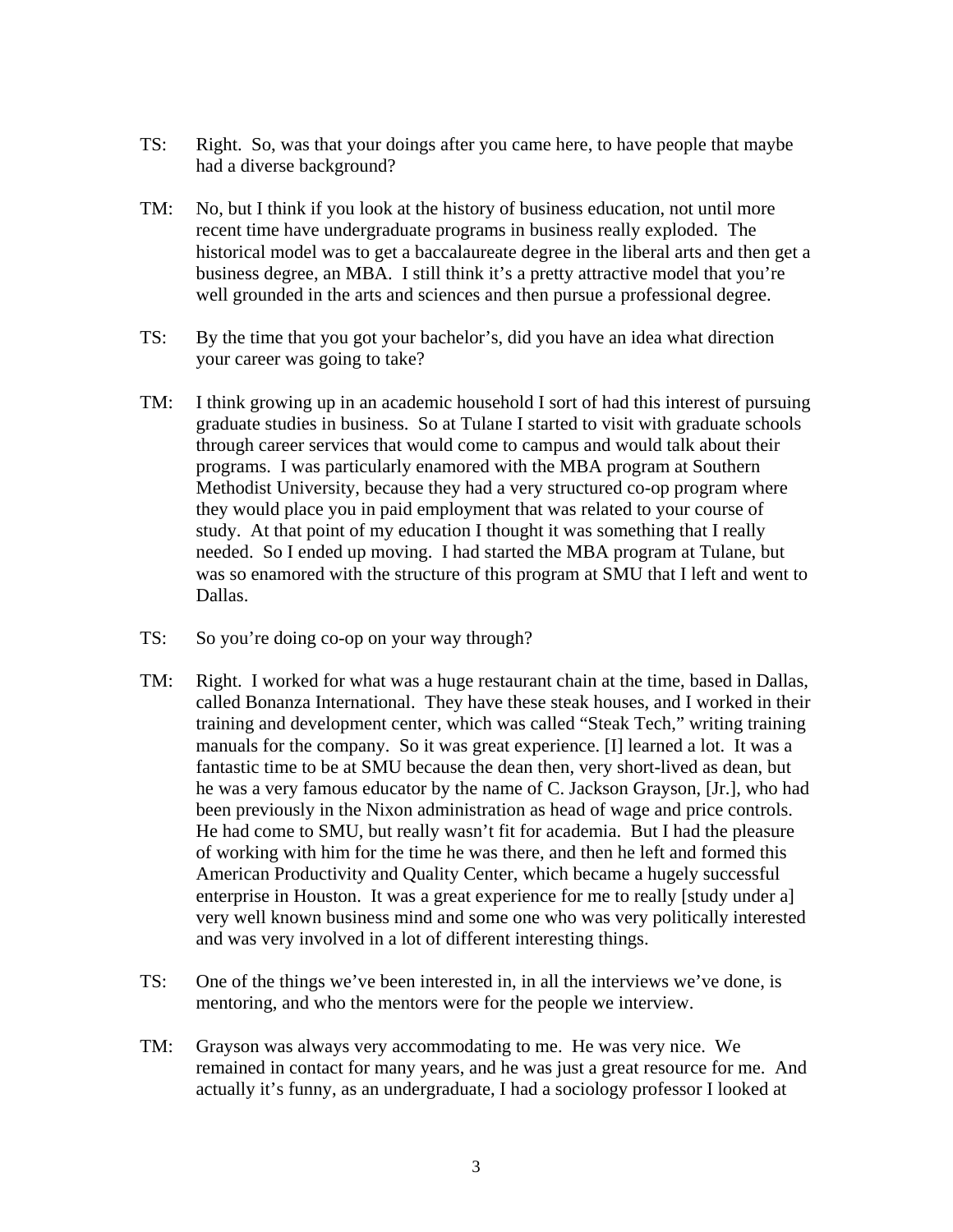like that who has just retired from Tulane, Ed Morse [Edward V. Morse], and he was there for decades. He was an industrial, an organizational sociologist, [and] had a degree from Cornell. That probably is what directed me more toward business. It was sort of his interest. I had a senior thesis, I remember, looking at a General Motors facility in Jackson, Mississippi, so it started to become very business-oriented at the time, really interesting.

- TS: Why Georgia for your doctorate?
- TM: Great question. I was looking at two courses of study: one was in a strategic management area and one was in what's called this Quality of Work Life area. So for the Quality of Work Life, I flew out to Los Angeles and I interviewed at the program at UCLA. While I was out there I had the opportunity to visit with some doctoral students who told me, on average, they spent about seven years in the doctoral program. I went to Athens. . . .
- TS: Seven years is a long time.
- TM: It's a long time. And that had a lot to do with the decision that I made, but I had never been to the UCLA campus. It was just fantastic, very impressive and a great faculty, but [I] went to Athens. It seemed as if there was a little more structure to it, and you could move through the program. Of course, you were in control of that, but a little bit more expeditiously. The professor who ended up being my major professor was very famous in the strategic management area. His name was Bill Glueck [William F. Glueck]. He subsequently passed away, but was a great mentor as well. Like every prospective doctoral student, they offered me a package that was really enticing, so that's why I ended up there.
- TS: I think, if I remember correctly, Craig told me that your father basically told him he didn't care where he got his doctorate, just get it as fast as you can, and he went to Texas instead of going to an Ivy League school because he thought it didn't really make any difference. Getting the degree was what was important.
- TM: Exactly. I really wasn't as obsessed with the timing, but it was just the structure of the program that appealed to me a little more.
- TS: I assume in terms of your mentors that your father mentored you all along.
- TM: Very much, but really kept hands off of decisions like this. I really ...
- TS: He didn't push you towards a business career?
- TM: He didn't push towards anything, not with college selection, not with anything. I think he was available on request if I had concerns or questions, but really took a very laissez faire approach to decision-making, which I think was helpful.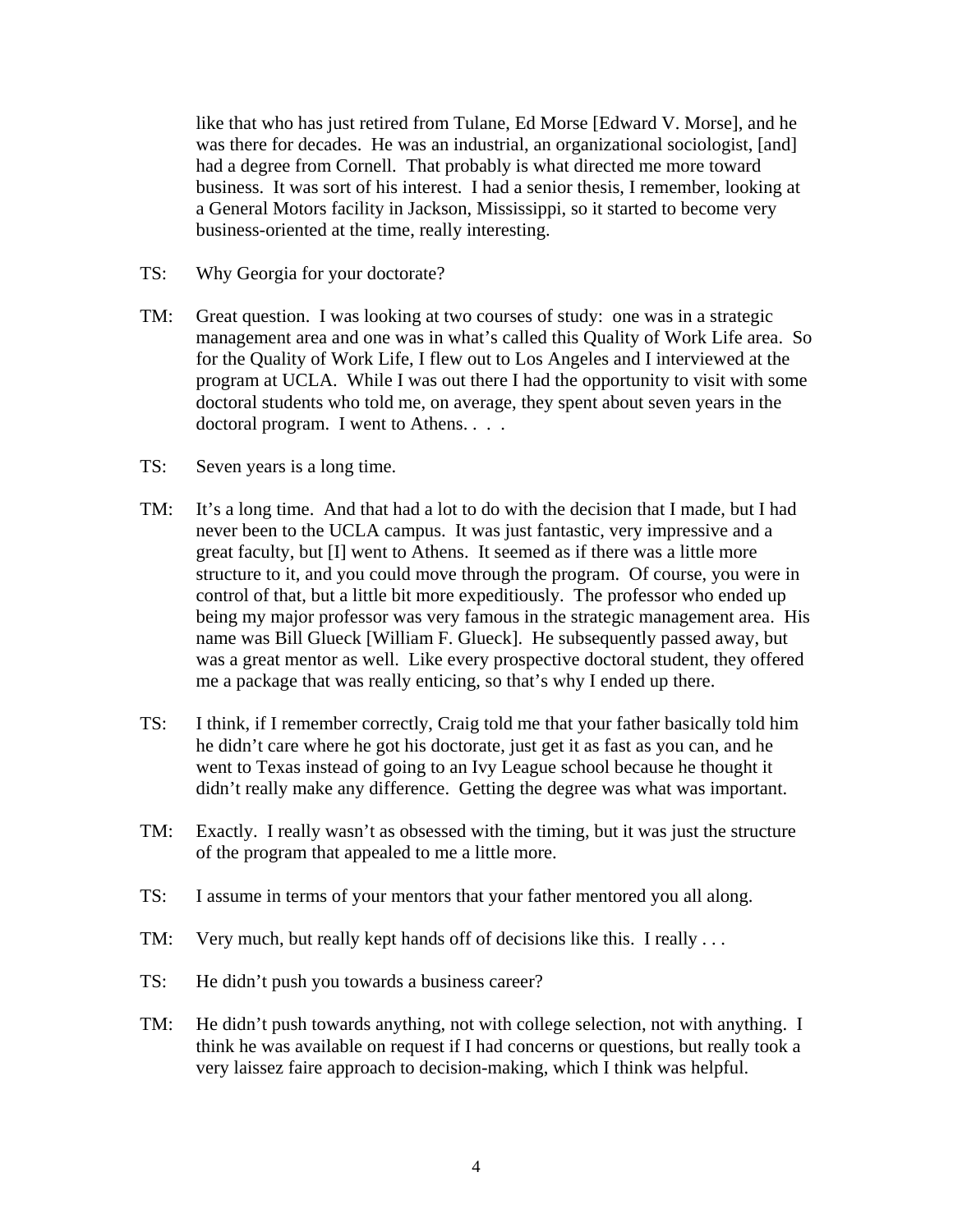- TS: Okay, so you graduate, actually in pretty much record time, it seems to me, 1979. That's only four years beyond your bachelor's degree.
- TM: I left there in August of '79 and packed up a U-haul and drove to Tempe, Arizona. Glueck was funny; he would write six letters of reference to various business schools, but he had to approve the business school, so I had three interviews. I interviewed at Arizona State, at Colorado, and at NYU.
- TS: They all sound like good choices.
- TM: All great places, and I visited all of them and had offers from all of them, but I really, really agonized. The day before I made my final decision I had a very close friend that I shared office space with at the doctoral program at Georgia, who is still one of my closest friends, a fellow by the name of George Vozikis. George is from Athens, Greece, and we shared an office for the whole time I was in Athens [Georgia]. He's had a chair for the last five years at the University of Tulsa, and has just taken another chair at Fresno State, so he's moving this summer. But George is a great guy, and I just agonized about it [with him]. I actually ended up going to Tempe. It's very interesting; I haven't talked about this in a long time. At the time the University of Colorado at Boulder (it's funny, I have a kid who's there who just finished his freshman year there) but it just launched this new campus in Denver. All new faculty were going to split their teaching time between Boulder and Denver. What eventually happened, which sort of reinforced the decision I made about going to Arizona State, the Denver campus became a separate university. It's now the University of Colorado at Denver. There's a state college there, too, called Metro State. Anyway, going to Tempe to Arizona State was a great decision, but it was a tough one.
- TS: How many years did you stay there?
- TM: I stayed three years.
- TS: And then you go from there to Salisbury?
- TM: No, I went to the University of Miami. I spent three years at Arizona State, and it was a very productive three years because it was a huge management department with about forty faculty. The focus was predominately on research, and as I tell all junior faculty here, you need to hit the ground running and leverage those early years out. I had always had a love affair with the University of Miami. Both my parents went to college there. You know, my dad grew up there. My grandparents had lived there, and every winter break we'd go down to Miami, spring break, we'd go down to Miami. So, I always, always had an interest in going there. I joined the faculty there as an associate professor in the fall of '82 and stayed there for five years, was tenured, [and] became an assistant dean in the business school running all the undergraduate programs. But the most important experience was, (and I just went back for the twenty-year reunion) I became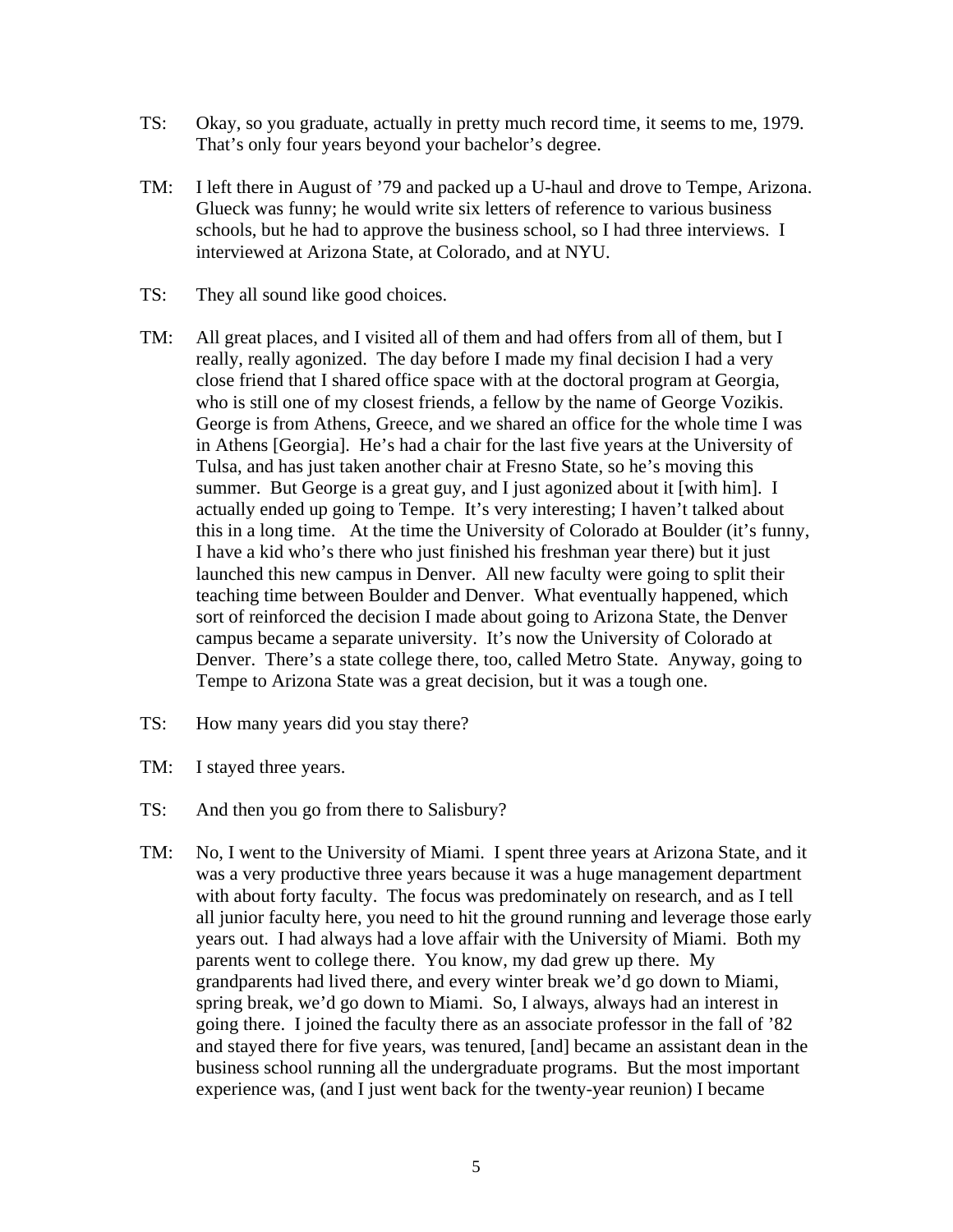master of what is now the Henry King Stanford residential college there. They had a president then, Tad Foote [Edward T. Foote], who had previously been dean of the law school at Washington University. [He] had done his academic studies in Ivy League schools where they have these residential colleges, where faculty live and students live, and he thought it would be a great retention tool. It's been phenomenally success.

- TS: I wish we had something like that here.
- TM: It's unbelievable. So I was appointed master of what is this Henry King Stanford residential college twenty years ago. We just had the anniversary. I was just down there and did a lecture (they had a twenty-year celebration) and President Foote was there, who was retired. Now Donna [E.] Shalala is their president, and so she was there. Actually, Dr. Stanford couldn't come, but I sent him a note with all the coverage. I just got a very nice letter. He's just such a wonderful man.
- TS: He spoke on our campus once.
- TM: Yes, I had him here for our Tetley [Lecture] Series. He's such a gracious gentleman.
- TS: Didn't he serve a term at the University of Georgia?
- TM: After Knapp [Charles B. Knapp] left, he was interim president at UGA.
- TS: Right, and I think that maybe was the first time he came here, either during that time, or shortly after.
- TM: It could be. He's just such a great guy. So I really enjoyed my time at Miami. [I] probably would have stayed, but I wanted to be a dean, and our daughter was born there. The opportunity came up to be dean at what was this new business school, which is now Salisbury University in Maryland, to start this program. Entrepreneur Frank Perdue [Perdue Farms] had given them a bunch of money to create a business school, build a building, hire a faculty, and it was a big decision. The biggest decision was really to move from Miami to the rural eastern shore of Maryland. But at that time in our lives, it was probably, if we were going to make a move like that, that was the time to do it. I signed a three-year commitment, made a commitment to be there no less than three years, and moved to Salisbury in August of '87. I stayed three years, hired a faculty, built the building, and I've been back there. [I] was back last year at their invitation and really enjoyed it. There's something to be said for [a place with] about 7,500 students; it's almost exclusively a residential campus. You're two and a half hours from everywhere, Tom: from Baltimore, from Washington, from Philadelphia, or from Norfolk.
- TS: Too far to commute, though.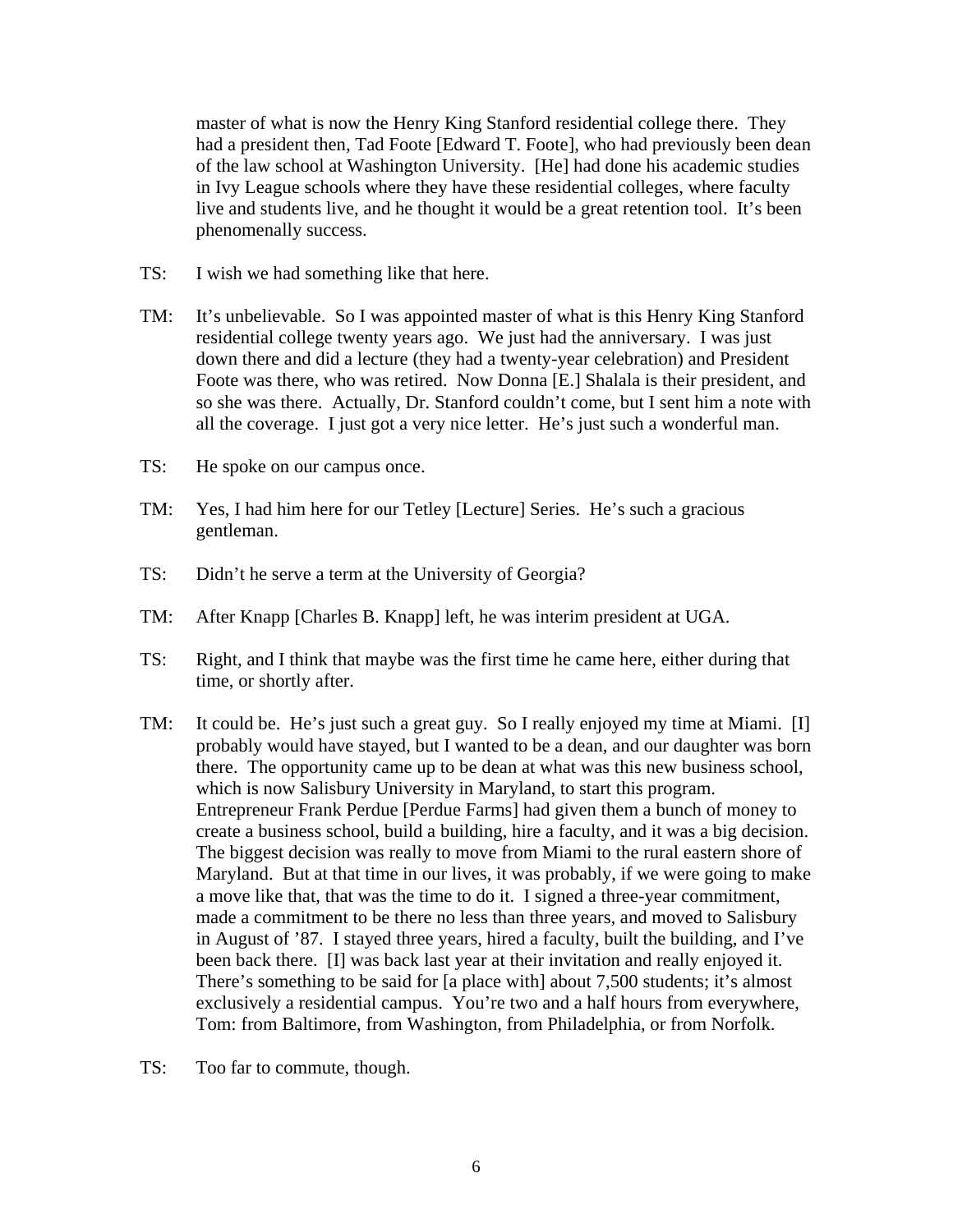- TM: Oh yes. We lived a minute from campus! You're thirty minutes from the ocean, literally, and thirty minutes from the Chesapeake. What's so interesting about that Delmarva Peninsula, until the mid-'50s, the only way to get to this peninsula was via ferry. In the mid-'50s, a bridge was built over the Chesapeake, but until then I mean, it was rural. This is an interesting coincidence: University of Miami had a distinguished professor for three years while I was there, and my secretary left and went to work for him, at my encouragement, a fellow that you know by the name of James Michener. Michener came to Miami and we got to have many a lunch, thanks to my former assistant, and of course he strongly encouraged me to read *Chesapeake,* where he really actually references Frank Perdue in there. So what a great opportunity that was and how cool that was. It was fascinating. There are two islands in the Chesapeake, and I'll have to think about them for a second, but in the Civil War one fought for the North and one fought for the South. To this day they still don't talk to each other! So, I mean, it's fascinating. But it is also really rural, and less so, now. But I spent a lot of time in the car and a lot of time on a commuter plane from the little airport there. But, really, I had a great time as first dean of the Perdue school of business there. A nice little connection: I hired a recent retiree from Georgia State Business School, a fellow by the name of T. P. Hall and his wife, Nancy [G.], to join our faculty and they were fantastic, very important there. And then I had the opportunity to interview and come here a year later, I hired them both to come here; they've been great. Nancy has since retired. T.P. still teaches in our executive MBA program and probably retired from Georgia State about twenty years ago. They are just good souls. But that was a great learning experience for me. Then Craig [E.] Aronoff chaired the search committee.
- TS: That was my next question. Why did you leave there? It sounds like a great place, except for the isolation.
- TM: Yes. I think more than anything else I was more metro-oriented. You know, except for the stint in Athens, I had lived my whole life in metro areas, and it's an interesting story, Tom. I get a call from Craig Aronoff, and I had never been to this campus before. I was very flattered to get the call so [I] flew in, stayed with my parents, and drove up in the morning for the first interview.
- TS: Did your father know anything about our campus?
- TM: Only through Craig. Of course, my father had held the first chair of private enterprise in the country, which was created in 1963 at Georgia State. Craig came here to hold the chair, so he knew that through Craig, but he really didn't know very much. So I'm in the car driving up Interstate 75, and I haven't lived in Atlanta in a long time, and I'm looking at this bumper-to-bumper traffic even then. Listen, it was 1989, southbound on 75, and [I'm] thinking how could you mess up this opportunity? If this is where Atlanta has moved . . . .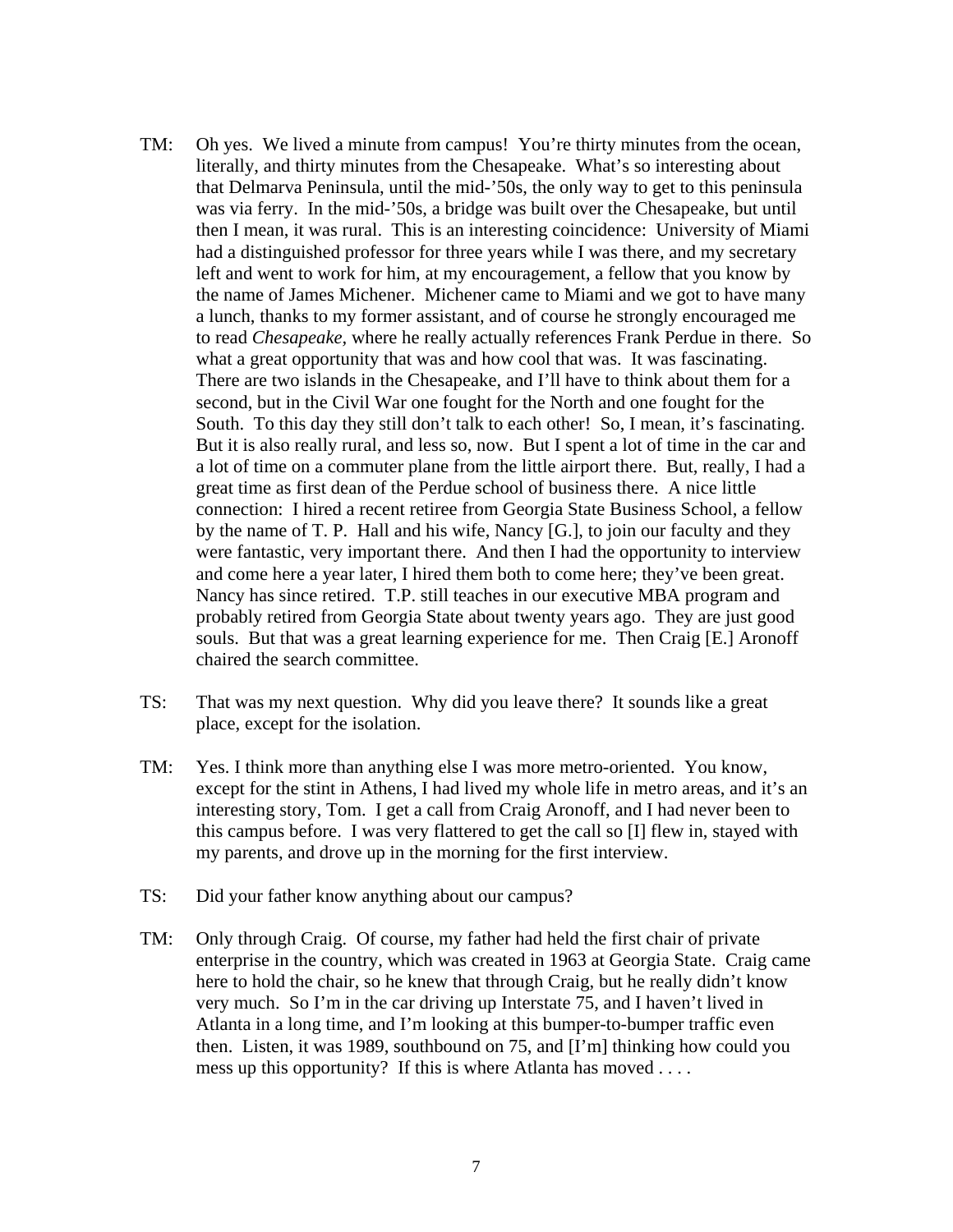- TS: Obviously some people out here with all the cars.
- TM: Right, all these commuters. The opportunity was sort of self-evident.
- TS: We must have been up to about 10,000 students by then.
- TM: It hit 10,000 shortly after I got here [total enrollment of 10,030 in Fall Quarter, 1990] because I remember that celebration. But it was a good group of faculty. The commitment had already been made to build this building [Burruss Building] while the business school was still over in the Education Building [Willingham Hall] and some trailers by the [old] Administration Building. It was a nice group of people here.
- TS: Right, I remember that.
- TM: I actually also had a fellow on the faculty here that I had recommended apply here, who had been one of my doctoral students at Arizona State, Bob Desman [Robert A. Desman]. Bob was teaching at Pepperdine [University], and his wife was getting transferred to Atlanta, and he said, "Do have any suggestions?" I said, "Call the people at Kennesaw." So Bob was here. I had known Harry [J.] Lasher, because Harry and I had been involved in some associations together and the like, so I knew some people, not a lot, but some. And Craig, I knew from growing up here, and actually more so from Craig working with my father.
- TS: Right. What was your first impression when you got to the Kennesaw State campus here?
- TM: Well, I had always had the impression that the faculty (and the college itself) was very aggressive, very entrepreneurial, very innovative. Betty was full of enthusiasm. It seemed as if it represented a great growth opportunity. It felt as if it would be a good fit, if an offer was made that it was going to be a good fit. I tell you, the greatest, probably, emotional issue I dealt with was I loved the work we were doing at Salisbury, and the president was just a fantastic guy. You talk about mentors; this is another interesting story. His name was Thomas [E.] Bellavance. He was a great Yankee from Massachusetts, just a wonderful, wonderful guy. It was very difficult telling him I was thinking about leaving. Tragically, a couple of years later, he passed away. He had very serious cancer and died. He was a great college president. He raised a ton of money for that university and was a great visionary, and really was a great role model. He was a nice man. So I moved here in the summer of '90, so I spent three years at Salisbury.
- TS: Well, given your track record, you should have left here about '93, I guess [laughter].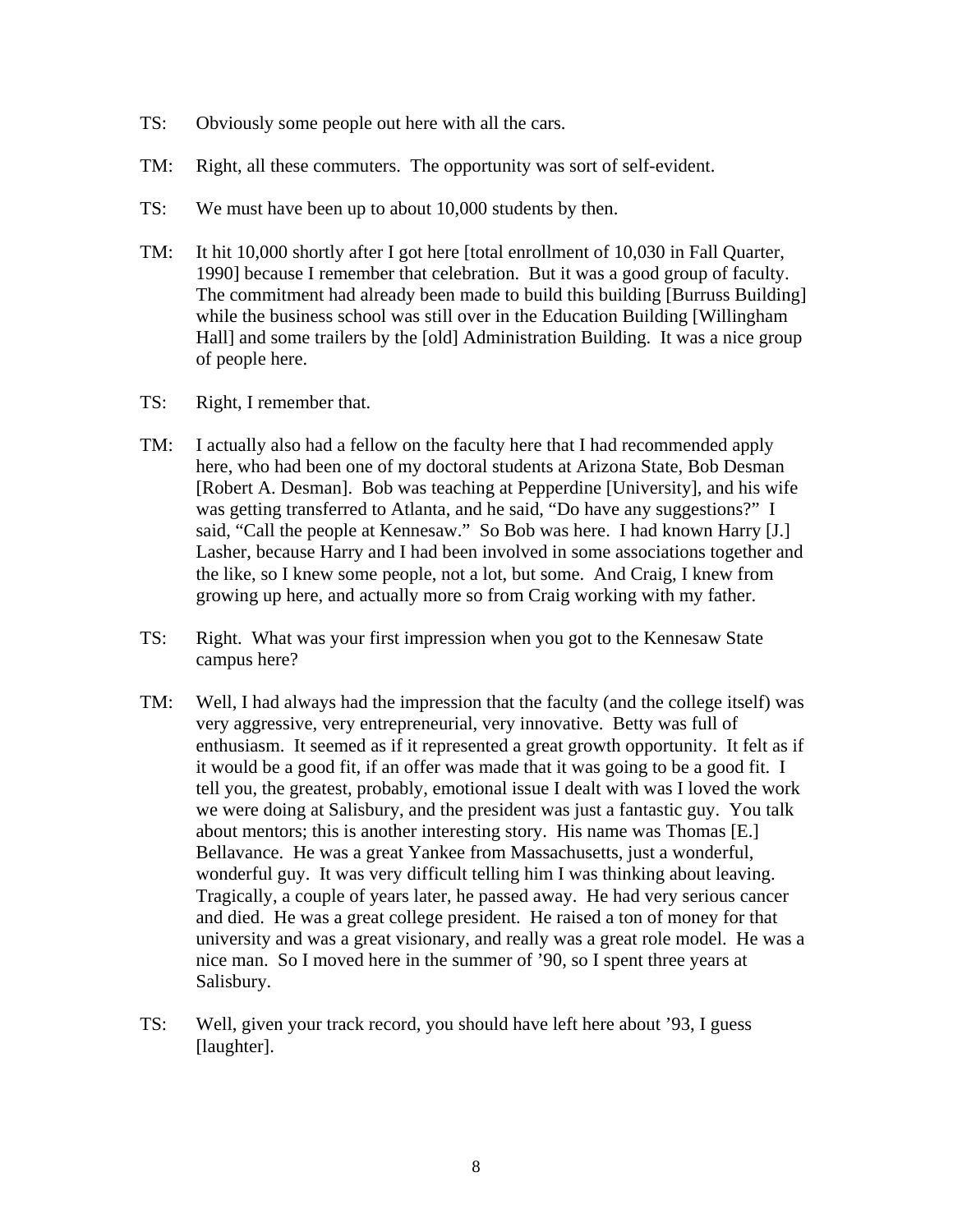- TM: It's funny, never in my wildest dreams would I believe that sixteen years later, Tom, that you and I would be having this conversation. But the decade of the '90s was a great time to be in metropolitan Atlanta. The metro area saw its most ever profound growth. Overall, about 100,000 people net population growth each year of that decade. It was a combination of a couple of things that made this such a great opportunity, personally and professionally. First of all, it was the growth of the metro, and then (I hope it's come up somewhere else in these interviews) I believe the most profound transformation of this institution took place the moment that the then chancellor of the University System of Georgia, Stephen [R.] Portch, decided to call this a university.
- TS: In '96.
- TM: Right. What we had was this confluence of two things: unprecedented growth in the metro area, and then with the wave of the magic wand this became a university. So all of this migration into the metro area, who were looking at institutions of higher educations, all of a sudden, just saw one more university.
- TS: Right.
- TM: We didn't have to have any discussion of why is it a college, why is it not a university, what's a state college versus a university. It really leveled this playing field probably more dramatically than anything else I've observed in the sixteen years that I've been here. We've done a lot of things, but that more than anything else, made our job that much easier. It was really amazing.
- TS: You're right on those figures on the growth. Cobb County grew 36 percent in the 1990s, and the whole state grew 26 percent, and it was practically all in the metropolitan area.
- TM: I tell people we have a great faculty, great programs, but we are blessed with stellar geography for what was a commuter campus. Obviously we've changed that, but if you're going to be a commuter campus you couldn't have begged for better geography than what we've got.
- TS: Right. I've heard in some of the interviews that you were brought in to get the college accredited and such as that. I wonder if you could just speak a little bit about maybe why they brought you in, what your vision was, or what the president's vision was?
- TM: Sure. It was sort of a confluence of understanding. I felt that the metro Atlanta academic marketplace, Tom, is one of the most competitive in the United States. We have not only one of the greatest numbers of indigenous colleges and universities, but we also have a host of suitcase programs that have homesteaded here with not just a single presence, but multiple campuses. Places like Troy University and Central Michigan and University of Phoenix and Strayer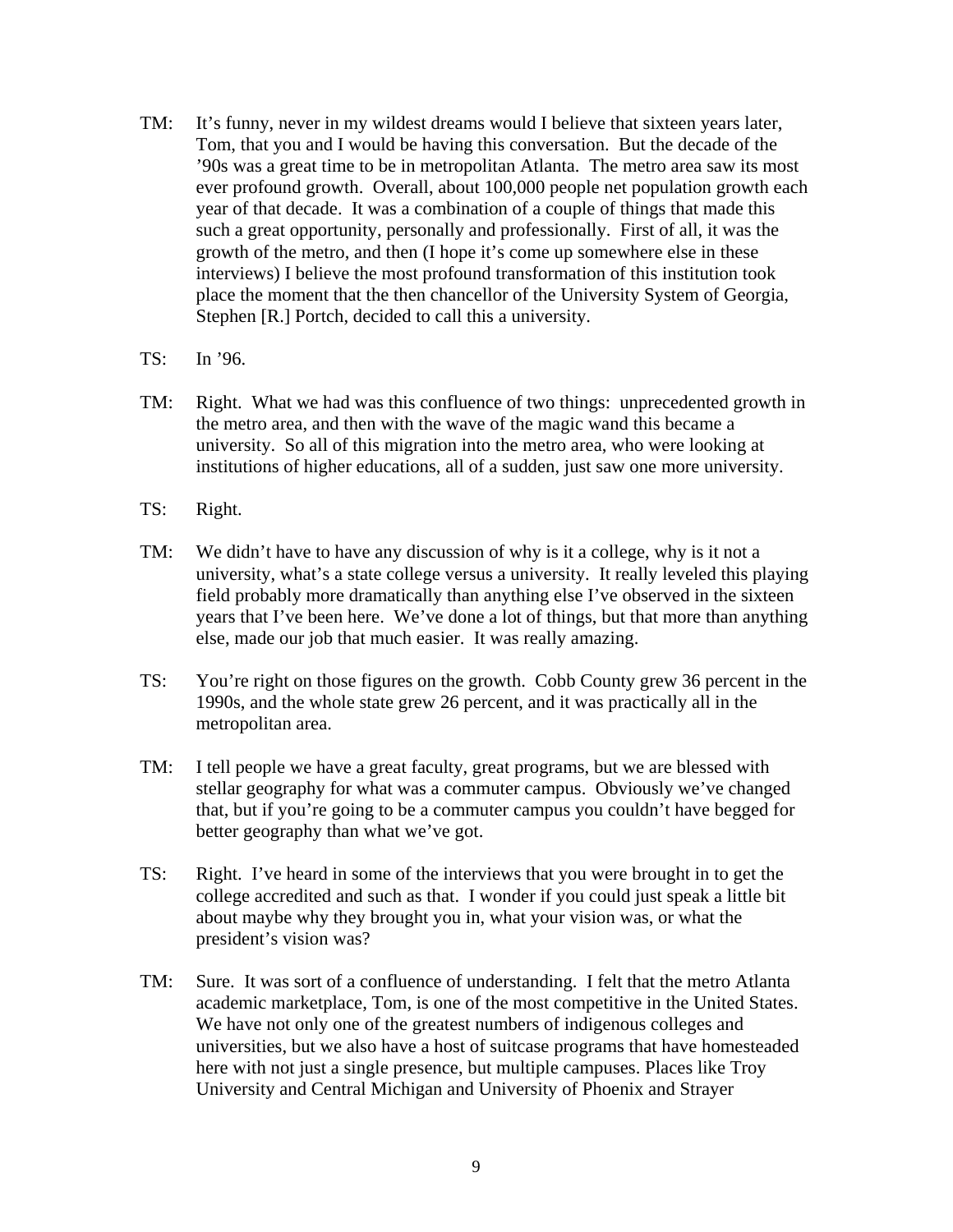[University] and Westwood [College] and Argosy University [originally, the Georgia School of Professional Psychology], and places we never heard of before. There are dozens of what's called "points of distribution" in the metropolitan Atlanta area. I'm saying this because my belief was, to play in this sandbox, to play in this competitive arena, we had to have business school accreditation. We had never seen it as a matter of concern. The growth had been such for Kennesaw College and then Kennesaw State College that no one really believed that it was very important.

- TS: That students were going to come here anyway.
- TM: No matter what, but in my conversations with Betty I said that ultimately, for the things that I'd like to do, that I believed we had to commit to that level of accreditation. Now what that required on her part and Ed [Edwin A.] Rugg's part, was an acknowledgment of certain resource allocations that had to come over here if we were serious about that. So we received initial accreditation in 1994 from our accreditation agency, which is called AACSB, which stands for the Association for the Advancement of Collegiate Schools of Business. It accredits business schools worldwide. Then in 2001, we received separate accreditation for our accounting program. Then in 2004, both programs were re-accredited, and we're now on a five-year cycle. So it was very, very important. For example, in that period before 2004, we started our executive MBA program, and Georgia State just would kill us. We had students who would apply to both, and they'd talk to those students and say, "Why would you want to enroll in an unaccredited business school?" Now, of course, the university was accredited through SACS, but that's just how you play when you're competing for students. So it became very, very important. For example, in the metro area, only ourselves and Georgia State have separately accredited accounting programs, not [Georgia] Tech, not Emory, so we think it's very important.
- TS: I understand that there was a lot of politics about getting accredited because AACSB was kind of like a closed shop that didn't really want to let people in. Could you talk about that a little bit and what you all did to kind of force them into it?
- TM: Sure, and that's a great observation. It was a small fraternity since its inception. Only flagship state universities or privates were able to enter the fraternity. They changed their guidelines in '04 to create what they called "mission driven standards." That really represented an opportunity for us. In the years after I joined here in the summer of 1990, through the next four years we sent a lot of faculty to AACSB seminars. You've got to get involved in the association. You've got to be very visible. That's part of the internal politics of the process. Additionally, you work with AACSB in selecting your visitation team that comes to accredit you. All of the deans that came for that initial accreditation visit, five deans, I had known, or worked with, over the years, and that's part of the political process. That's just the way it works. It was still an incredibly complicated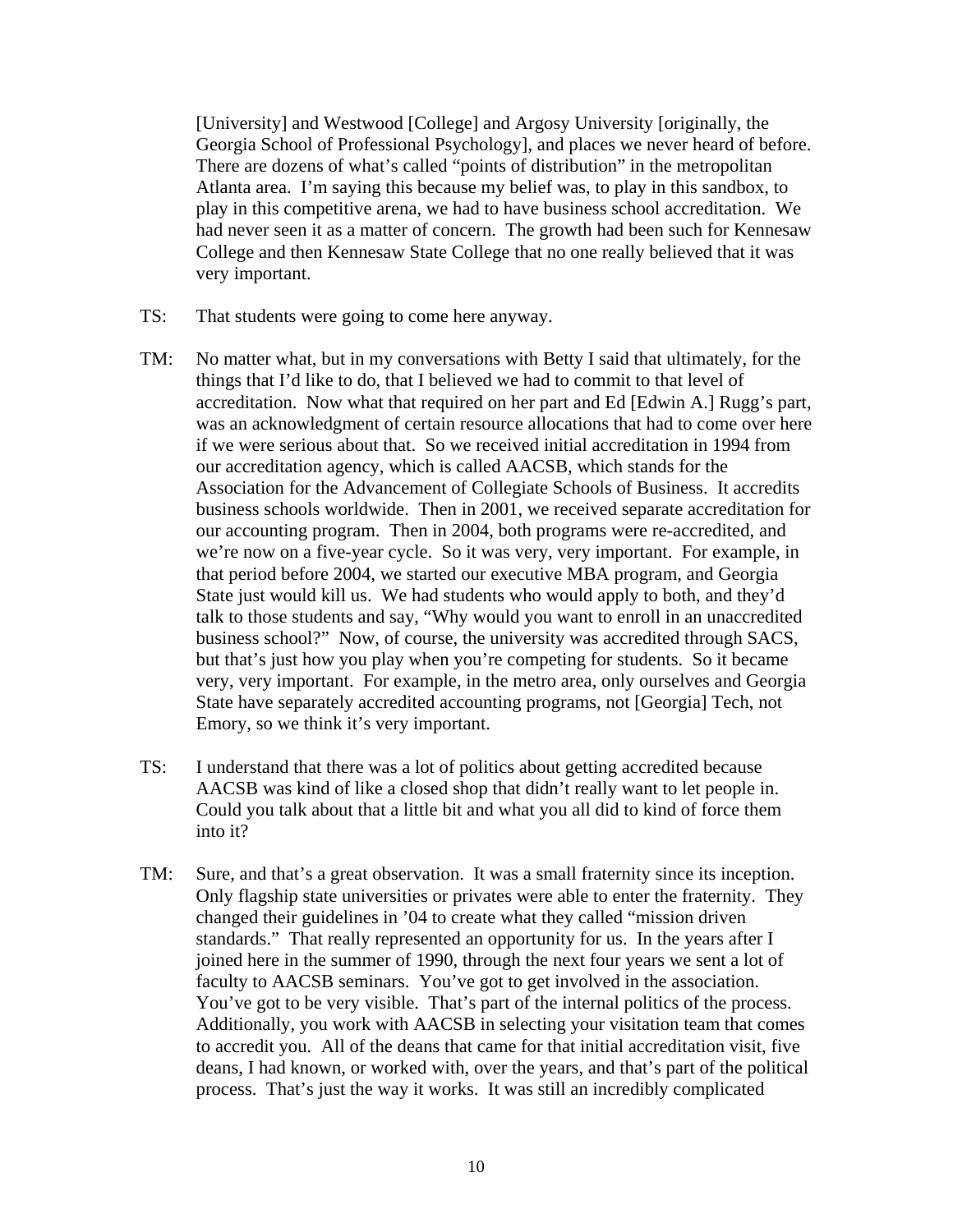process. But I give the faculty a lot of credit; faculty were intimately involved with that. Jerry [D.] Sawyer, particularly, played a very critical role with us in that. He was just a fantastic resource. Faculty really stepped it up, and so it was a big deal for us, very big deal for us. Since then we have become intimately involved with AACSB in a lot of their initiatives, in a lot of their seminars. We constantly send a lot of faculty to them and you have to do that. That's just part of the gaming, if you will. You've got to have strong initiative, strong processes, strong programs, but you've got to be involved in the association as well.

- TS: Right. Wasn't there something about maybe forming another association to challenge them? Were you involved with that?
- TM: Yes. I wasn't because I felt it was bad strategy. That other association, the Association for Collegiate Business Schools and Programs (ACBSP), made a big play to get business schools, like Kennesaw, involved in their program. I felt, [in] my role as dean, that it was bad strategy. I wanted the same accreditation that Georgia State had, and I felt as if it would not be beneficial to go this other road. I wanted us to be mainstreamed. That is what it amounted to. There's a risk associated with it.
- TS: So Kennesaw was never a member?
- TM: No.
- TS: Would you talk a little bit about what "mission driven standards" means?
- TM: Sure. As you walk around our building, you will see all kinds of displays that talk about our core values and our learning goals for our undergraduate program and our graduate program, and that's really what the strategic intent is at AACSB. It's really to define what your strengths are, what your basic value set is, and how do you incorporate those values into learning goals for your undergraduate and graduate programs. We spend a lot of time working on that and continue to work on that. We still have a very active strategic planning committee that I chair, comprised predominately of faculty, and we're constantly tweaking our strategic plan. Probably the most profound document that we released as part of this initial accreditation process tied to our mission was a document around faculty performance guidelines. We've continued to tweak that over the last twelve, thirteen, fourteen years. It created for us really what has been a paradigm for our faculty. Three workload tracks for our business school: we have teaching track, a balanced track, and a research track. That document has continued to really be the heart and soul of our strategic direction.
- TS: A number of faculty have told me that that's what attracted them to Kennesaw. Could you talk a little bit about how that three-tiered system came about?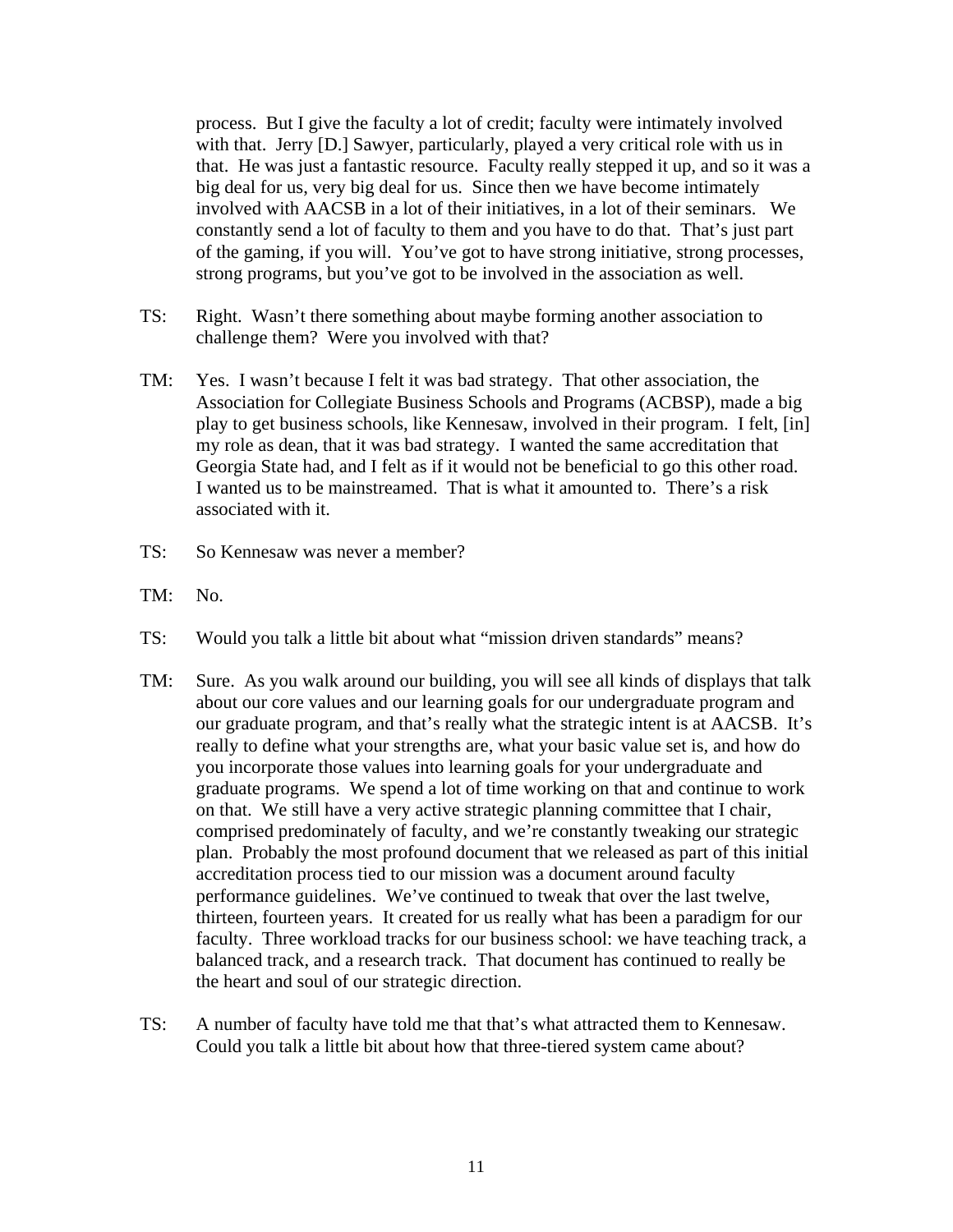- TM: Yes. Kennesaw always had a pretty big graduate program and under AACSB guidelines. . . .
- TS: Always meaning since '85 or so?
- TM: Right, since it got started. As a result, there's a direct proportionate relationship between the size of your MBA program and the level of research expected by AACSB. So because they had a high research expectation, there was an expectation that we really had to have a lot of productive faculty in terms of scholarship. The AACSB usually looked at that in terms of breadth and depth across your faculty and within any given department. So I felt the only way we could accomplish that would be: a) to relieve faculty of some of the instructional burden, if you will, of teaching four classes or three classes a quarter, whatever it was at that time; and b) to continue to recruit a research-oriented faculty. So we created three workload tracks. It's easier to explain as we migrated to the semester system. But we had the teaching track where faculty would teach "fourfour" (four classes per semester, four three-semester credit hour classes). We had a balanced track where they would teach three classes a semester. Then we had the research track where they would teach two classes a semester. With specific research expectations, depending on what track you were on. We were beginning to recruit faculty for predominately the balance track, or the research track, and it seems to have continued to work effectively. We probably have, I'm guessing now, 40 percent of our faculty on the research track, 40 percent on the balanced track, and 20 percent on the teaching track.
- TS: Teaching track being primarily people that don't have a doctorate?
- TM: Predominately, that's correct. Though it is beginning to attract some near retiree, terminally qualified faculty, who just like to predominately teach, which is fine.
- TS: I guess when you're talking about "we developed this," was there a faculty committee?
- TM: Absolutely. It had to be faculty driven, so it was a faculty committee. I remember from the beginning, Armen Tashchian, who served a number of years as head of our marketing department, chaired this. We had a number of faculty involved, and we continued to modify the document about every eighteen months. We just had a recent modification to this document, as well. So we continue to tweak it, [and] it continues to be a strong statement for us, consistent with our strategic direction. Dozens of business schools around the country have adopted something comparable. It's become a model, really, for this campus, Tom, that other colleges at KSU have been very interested in.
- TS: I guess that would be one of my follow up questions. They may be interested, but I don't know of anybody that's actually doing it other than the business college, and I just wonder why not because it sounds very attractive to the faculty.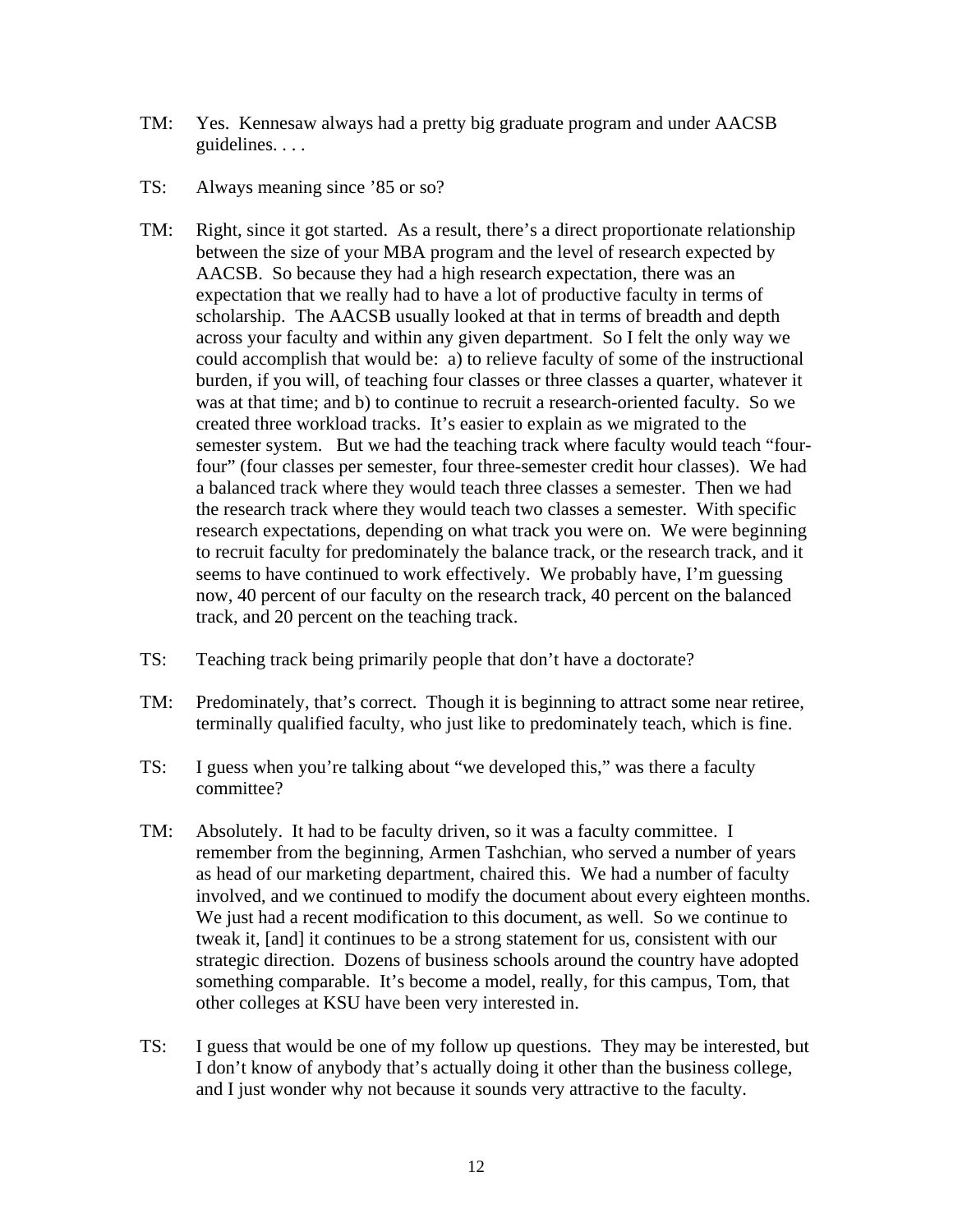- TM: I don't know why not. Here's the way it works. Let's say you're on the research track, and our commitment to you is to keep you on that track for three years. You have annual reviews every year where your chair communicates with you. Are you, in fact, making acceptable progress on this? As you reach the third year of this process, you sit down with your chair, who determines, "Well, Dr. Scott, this looks like this is appropriate for you," or, "No, your productivity is not meeting the expectations of this. I think you need to move to the balanced track." So in concert with the chair, with the faculty member, you make that determination. We do that in three year cycles, and it seems to work, Tom. We have faculty that we move track to track in all directions. You may move from the research track to the balanced track, or you move from the balanced track to the research track. We think it's a great model. I think a university like this, which is on certainly a modest, but upward slope, increasing the expectations for research incrementally annually—a model like this would probably work for different academic units on campus as well.
- TS: Did it take extra financing to make this work?
- TM: No.
- TS: You cut down on the number of sections that you teach didn't you?
- TM: No, great question, but no. At the same time, our faculty committed to teaching larger sections. So, for example, we run Principles of Economics classes with 120, 130 students. Accounting classes may run up to 75 or 85 students. Business law classes run over a hundred. So our faculty made the determination that the appeal of teaching fewer sections could be somewhat mitigated, however, by their willingness to teach larger sections.
- TS: I guess maybe one of the reasons that would be hard to implement, in say Humanities and Social Sciences is the large amount of writing that you expect in classes.
- TM: Yes. And I think that's an issue. I think we've evolved over the years to more team-based projects. The faculty, I think, acknowledge that without an army of graduate students out there or teaching assistants, you do what you have to do within our budgetary restraints, and somehow it works. I will say that in the years since Lynn Black [Lendley C. Black] has come on, as hopefully provost, but as VP of Academic Affairs, we have been very fortunate with the level of new positions that he has provided for us, and that's been a big help. The coming year is going to be a crappy year for the whole university. I don't know if you've heard, but it's not a good budget year for us, and that's too bad.
- TS: I hadn't heard about creating the provost position.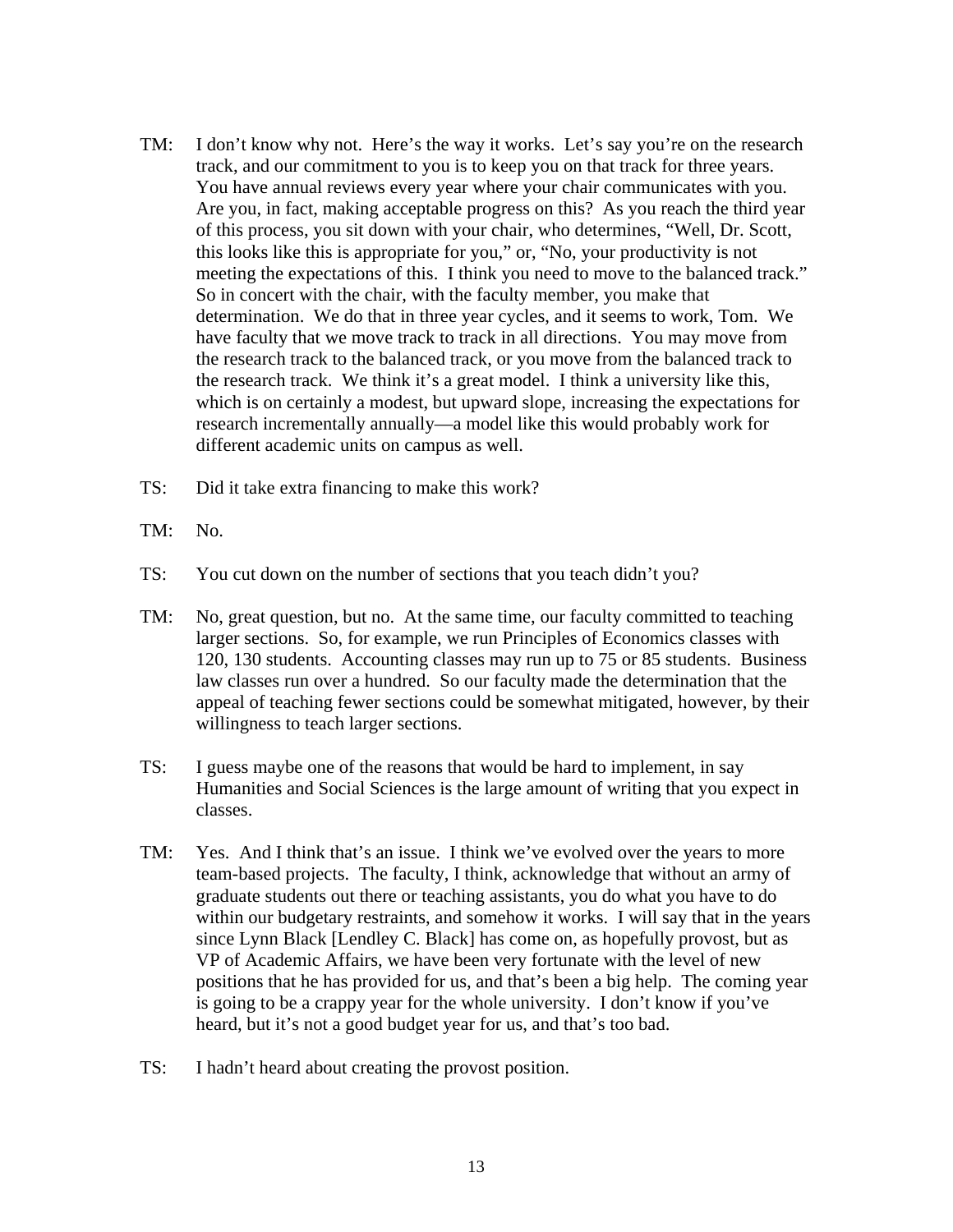- TM: I'm a big advocate. I've talked with incoming President Papp about it. I think you need an executive vice president, a vice president to whom all those other vice presidents acknowledge that this is really our chief operating officer. And it needs to be the academic vice president. You're not asking me about this, I'm just waxing politics on this, or poetic, that you cannot have a university approaching 20,000 students, 1,500 employees, with an army, a bevy of vice presidents, all of whom, are vying for the president's attention. It's just illogical.
- TS: So that's the advantage of the provost position that they all report to the provost.
- TM: That's right. The provost is the king of the VPs. It needs to be acknowledged at a university that that executive vice president is your academic vice president. It's not your "business vice president," it's not your "student affairs," and it doesn't cast aspersions on them, that's what universities are about. It's about academic affairs.
- TS: First among equals.
- TM: That's it. If you don't like it, then you shouldn't be in academia because that's what it's about.
- TS: I do have a sort of sum up question on that, but before I do, you talk about the large class size. What about the graduate programs? What are the class sizes in there?
- TM: We restrict (and it doesn't really sound like much of a restriction) our core level Masters classes to forty; they cannot exceed forty. Electives never get that size, and that works fine.
- TS: And I assume that a lot of people that are on the scholarship track are heavily involved in the graduate instruction.
- TM: That's right. It's important to note that, of course, we now offer graduate classes here, at the Galleria, and in Dalton. We have a great interest in growing the Galleria presence. I'd like to see it grow, Tom, for the whole university. I'd like everybody offering classes at and around the Galleria. There's too big a market there, and it's Cobb County.
- TS: That's the Platinum Triangle
- TM: That's right. We've been there three years now, the business school has. I would rather we weren't alone. I'd like some company down there. I'd like us to rent more space.
- TS: I know they have a lot of conferences down there. Is that the kind of spaces that you rent?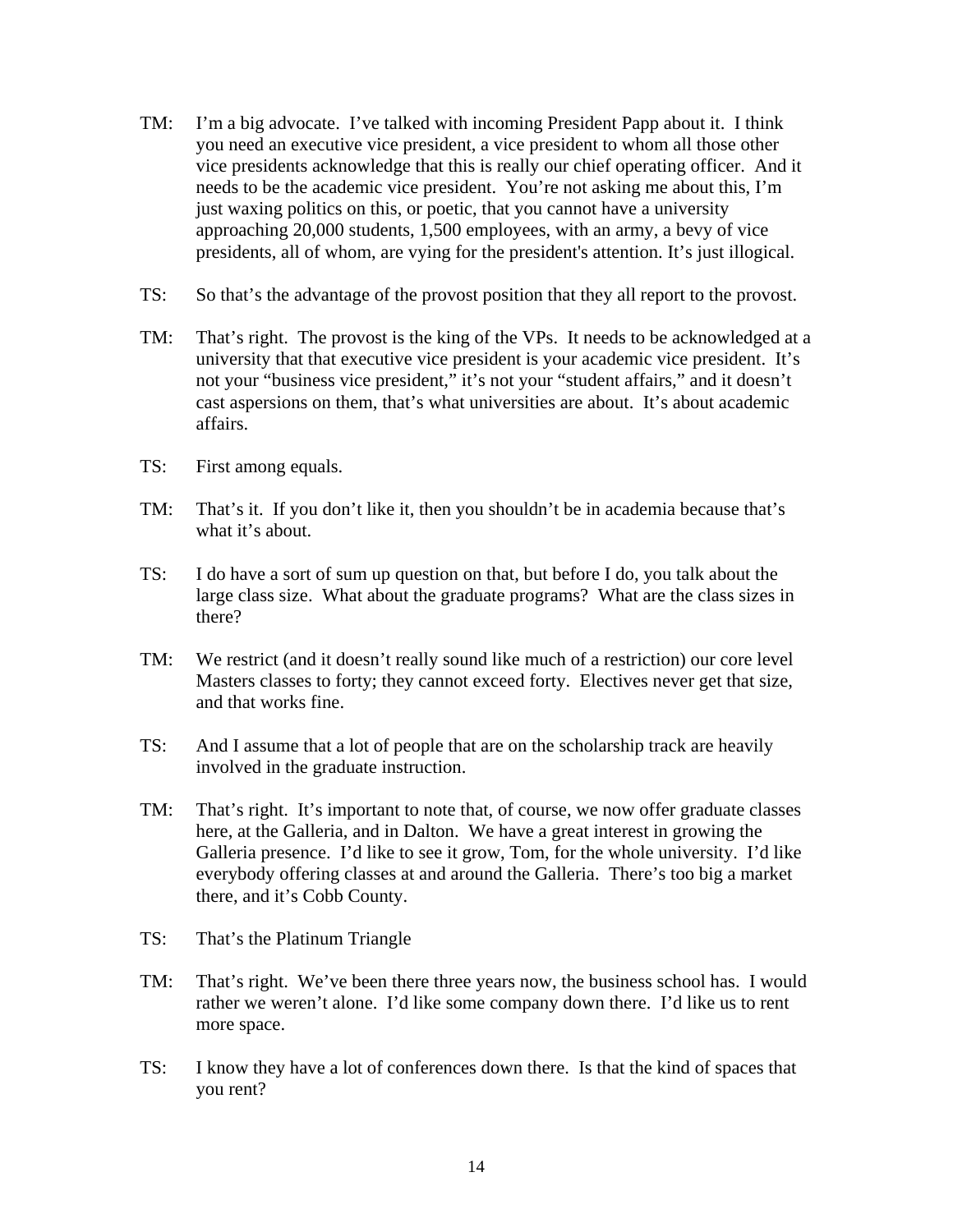- TM: No. We're in the 700 building, which is an office building in the Galleria. We rent classroom space for our MBA program.
- TS: And Dalton is on the Dalton State campus?
- TM: That's correct. President Burran [James A. Burran] has been fantastic. He's a great guy. We're going to grow that program as well. Truthfully, I'd like to see us offering classes in Chattanooga.
- TS: Do you think that will happen?
- TM: We're going up to meet with the president of Chattanooga State [Technical Community College], which is their technical college in Chattanooga. Big. He'd very much like to accommodate us on his campus.
- TS: That would be a novel approach.
- TM: It won't make UTC happy, but we think there's a market there, and he thinks there's a market there.
- TS: I guess it's not that novel when you think of Troy State or Troy University teaching classes in Atlanta.
- TM: That's right, and Central Michigan.
- TS: So they're not bound to Alabama.
- TM: They don't seem to be. But it's novel for our system, Tom, and, as you know, you never have the answer for how things will wind their way through our university system.
- TS: Let me see if I can sum up what we've done so far. When you came in, you pushed the idea of becoming accredited, but you weren't pushing the idea at that time of the three-tiered system.
- TM: No. That happened, though, prior to accreditation. It happened as we were crafting our strategic plan leading up to accreditation, so it was a very important part of that.
- TS: Okay. Maybe enough on that.
- TM: The only other initiative I would mention that we launched prior to accreditation that's been very important for us is our executive MBA program.
- TS: I guess we had one MBA program when you got here, right?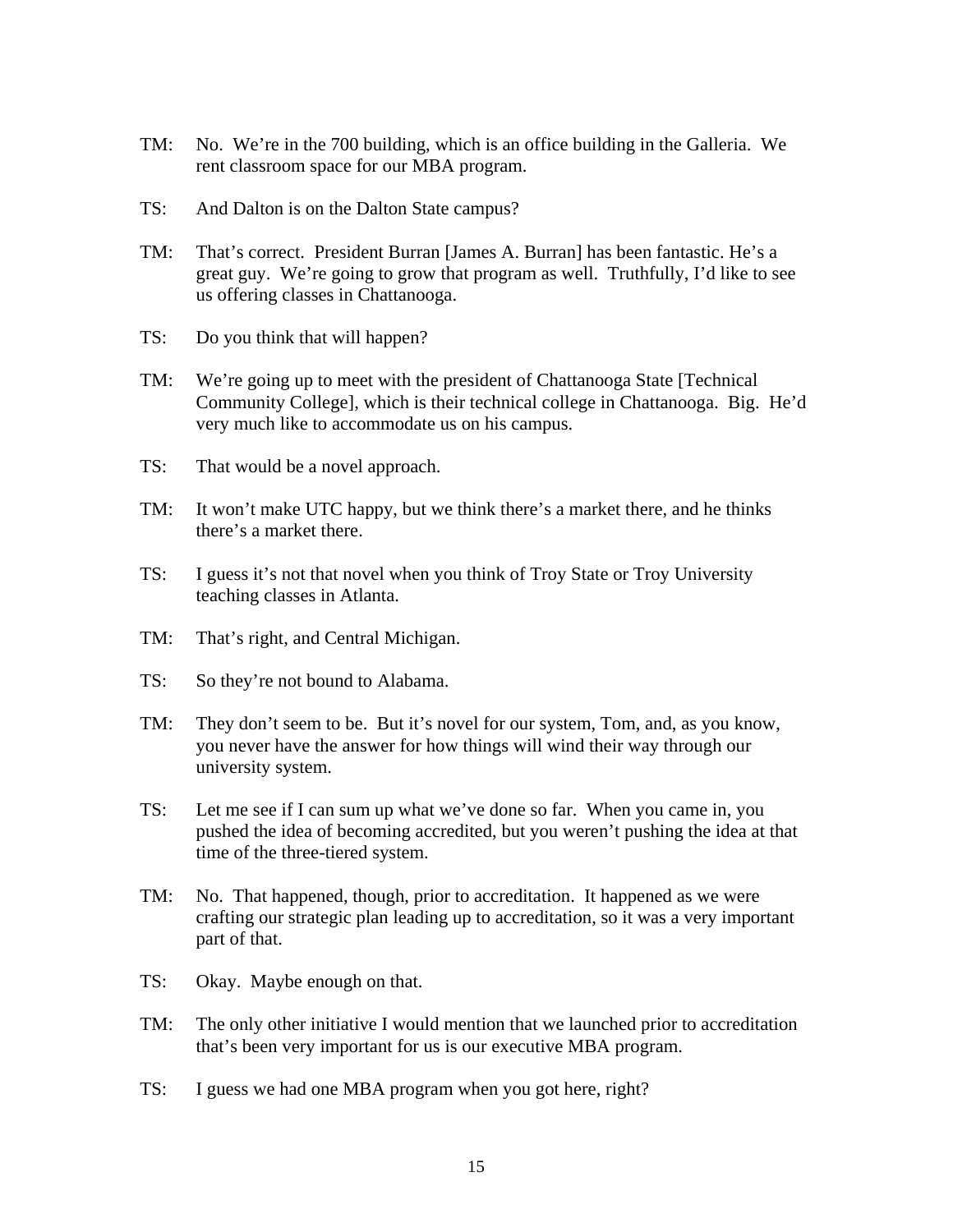#### TM: That's correct.

- TS: Okay, why don't you talk a little bit about the executive MBA program? The one with physicians is very interesting, I think.
- TM: What executive MBA programs do, and there are 100 or so around the country, is they enable younger universities like Kennesaw State University to penetrate a more senior professional market. Universities, like Kennesaw, sometimes have to wait forty, fifty, sixty, seventy years for alumni base to get big enough and senior enough to really benefit the university. What we hoped an executive MBA program would do would target a very different level market, not an eighteen-year old market, but a thirty-eight year old market of working professionals who would give us much better entrée into corporate Atlanta, if you will. So Tom [W.] Miller was the initial director of our executive MBA program [and] did a fantastic job. That program has been run now by Tom Miller, Gary [L.] Selden, [and] Rodney [G.] Alsup. Most recently we have an interesting structure; Larry Bell [Lawrence E. Bell III] is the managing director of Executive Education programs, but as a non-academic, and a fellow by the name of Mike Salvador [Michael S. Salvador] chairs the Leadership and Professional Development Department we created that supports those programs. By the way, if I may, that's a very novel approach to staffing executive MBA programs. We created, with the support of Ed Rugg, a fifth academic department called Leadership and Professional Development. Those faculty, who come from a variety of business disciplines, only teach in the executive MBA program. That's not done almost anywhere else in the country, and it's been an important innovation for us. It's not a big department, probably only ten faculty, but those faculty exclusively teach in the executive MBA program. We supplement that with other faculty from the Coles College of Business. Then a few years after we started the executive program, we started the MBA for Physician Executives, and we ran that for seven years. It was a niche opportunity for us. There was only one other program in the country at the time, at the University of South Florida, and it proved out to be an incredibly successful initiative.
- TS: We're not doing that any more?
- TM: No. We knew, when we started it, it would have a limited shelf life. But, for example, the president of the largest healthcare system in Georgia is an alum, Dr. Rob Lipson [Robert A. Lipson]. We've got other distinguished alums, really throughout the country, who have gone through that physician's executive program. Once again, it's part of our core value of being entrepreneurial, first to market. By all rights, if that program started in Atlanta, the Emory Business School should have done it, but we were first. It was very important.
- TS: After all, they've got a medical program.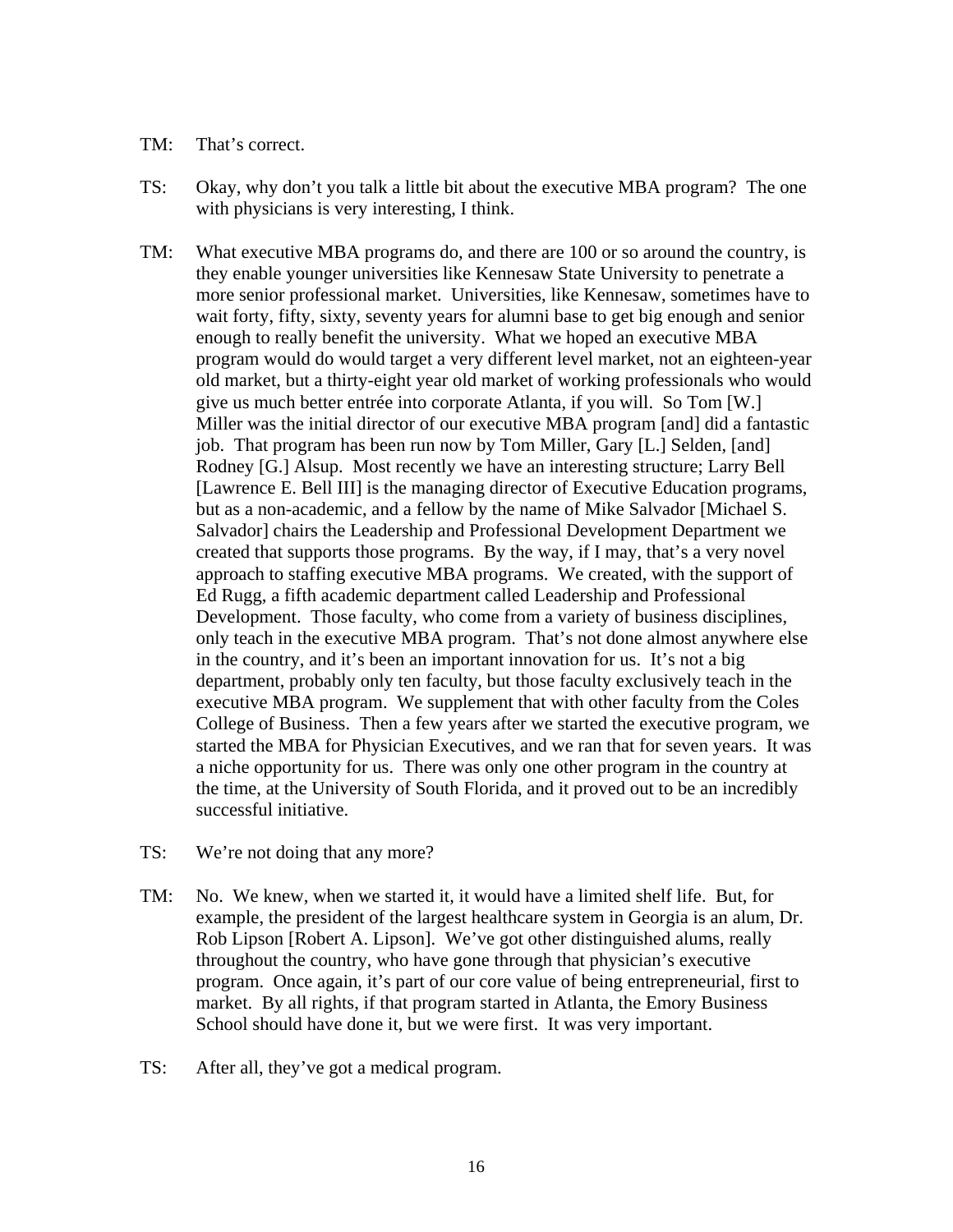- TM: Correct.
- TS: So you figured that you were pretty well going to saturate the market within seven years, of people that were pretty interested.
- TM: Actually we didn't think it would run more than about five years. It actually lasted a little bit longer than we thought it would.
- TS: So this is kind of like, if you've got a team of physicians that are in partnership together, and one of them handles the books, he is in effect, the business manager? That's the one that would go through the program?
- TM: Generally, and that's a great illustration. Large medical practices have become enormously complex, and what we've found is that the physician executive program attracted three kinds of physicians: the first type was a physician who had just sold his or her practice to a large healthcare organization; the second was a physician who saw the benefit of getting an MBA to help him or her simply run their practice; and the third attracted a group of physicians who wanted to get out of medicine completely. They wanted to use the MBA to catapult them to getting into something. It was very interesting.
- TS: What year did the executive MBA program start?
- TM: That's a great question, and I knew you were going to ask. I think it's in its thirteenth year; I'm thinking '93.
- TS: Three years after you got here, roughly.
- TM: Yes. And then we started the physicians executive program probably a year or so after that.
- TS: So it's really before we got accredited.
- TM: When we started the executive MBA.
- TS: And then that's when you were saying the competition with Georgia State . . . .
- TM: We had two things going against us: one, we weren't accredited; and two, as you recall, we had just become Kennesaw State College, and for this corporate professional market, trying to explain why would I go to a state college and not XYZ university MBA program? It's tough, complicated. And then perhaps the greatest coup in our executive programs was creating the partnership that we've created with BellSouth and Cingular, which is now eight years old. We responded to a request for proposals. We beat out a lot of other schools, to run in house, on site, an MBA program, initially for BellSouth, and now for BellSouth and Cingular. They have been a fantastic partner for us. We've run programs at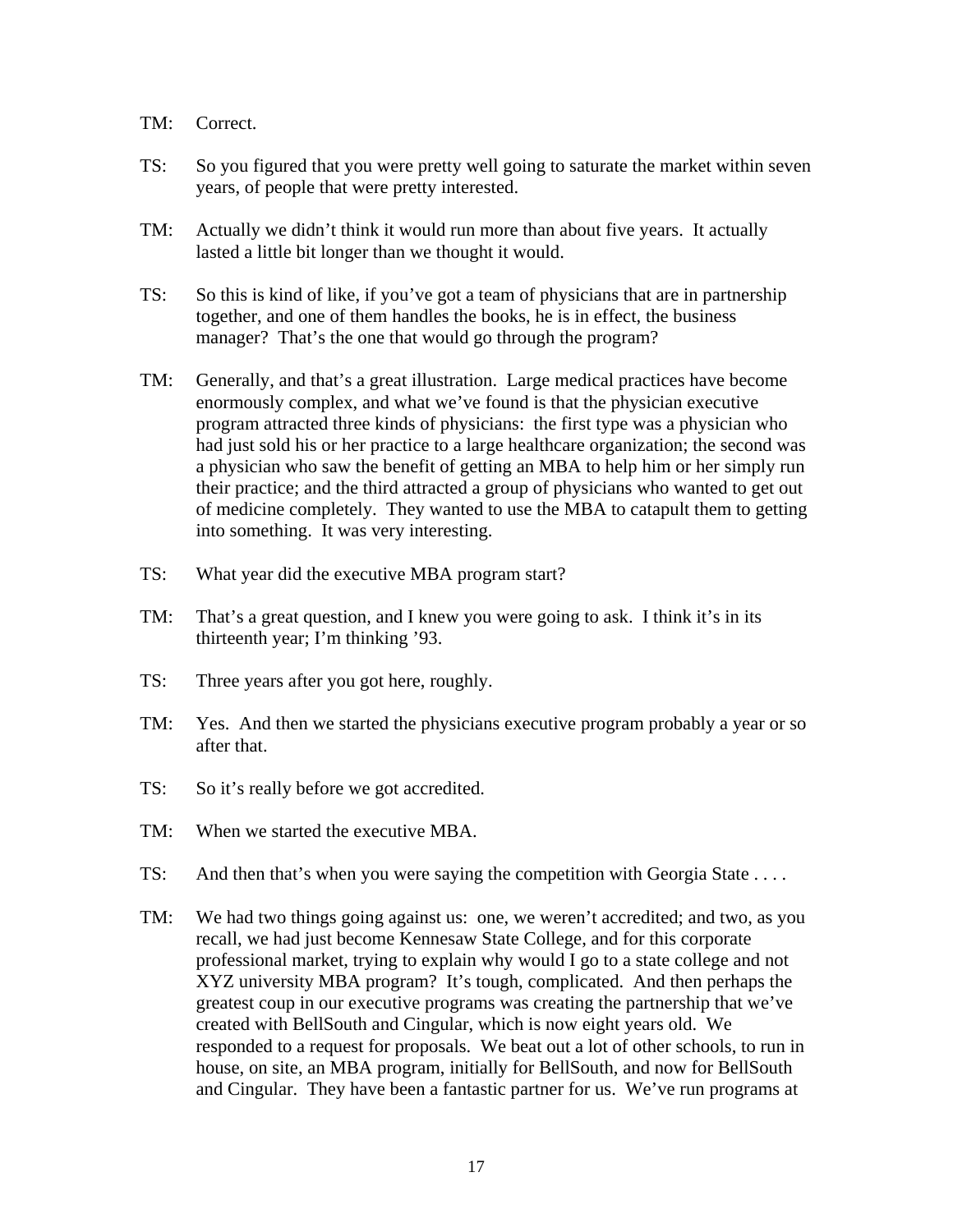different BellSouth locations, near Perimeter Mall, in Norcross, over near Lenox Square, and now we run it at the BellSouth offices attached to the Lindbergh MARTA station. They've been a fantastic partner for us.

- TS: Well, now, you do some other things off campus too, don't you, with Kroger and Post Properties?
- TM: We did. We ran executive development programs for Kroger. We created Kroger University. We ran a similar program for Post Properties called Post University. We are very excited. We just signed an agreement, literally in the last month with IBM, to run an in-house executive education program for IBM, starting this fall. We're very excited. It's really a hybrid, Tom. It can be noncredit, or the students can enroll in our MBA program and receive credit for five MBA courses, so it's a very interesting model.
- TS: What about the funding for these programs? The people that go through the executive MBA program pay a much higher tuition than other students.
- TM: We're very proud of that. We started our executive MBA program thirteen years ago. It was about \$17,000.00 [and] today it's \$45,000.00. So it is, without question, the highest ticket price program at Kennesaw State University.
- TS: Does that generate revenue for us, or does that just pay the costs?
- TM: It is today a break-even program. It supports funding a number of staff positions that support that program. It funds a host of other initiatives on campus, and is today, fundamentally, a break-even program. It is important that it become a net revenue-generator as well. At one time it supported a lot of additional faculty research and travel support. And with this IBM program, we're committed to continuing to pursue programs that will throw off resources to do other things with faculty, as well.
- TS: Well, a business college ought to be able to do that.
- TM: We ought to be able to do it, exactly.
- TS: That's right.
- TM: We have over 1,300 executive MBA alumni.
- TS: That's great.
- TM: So it's very important.
- TS: That's one way to build alumni that are already at or near the top, I guess.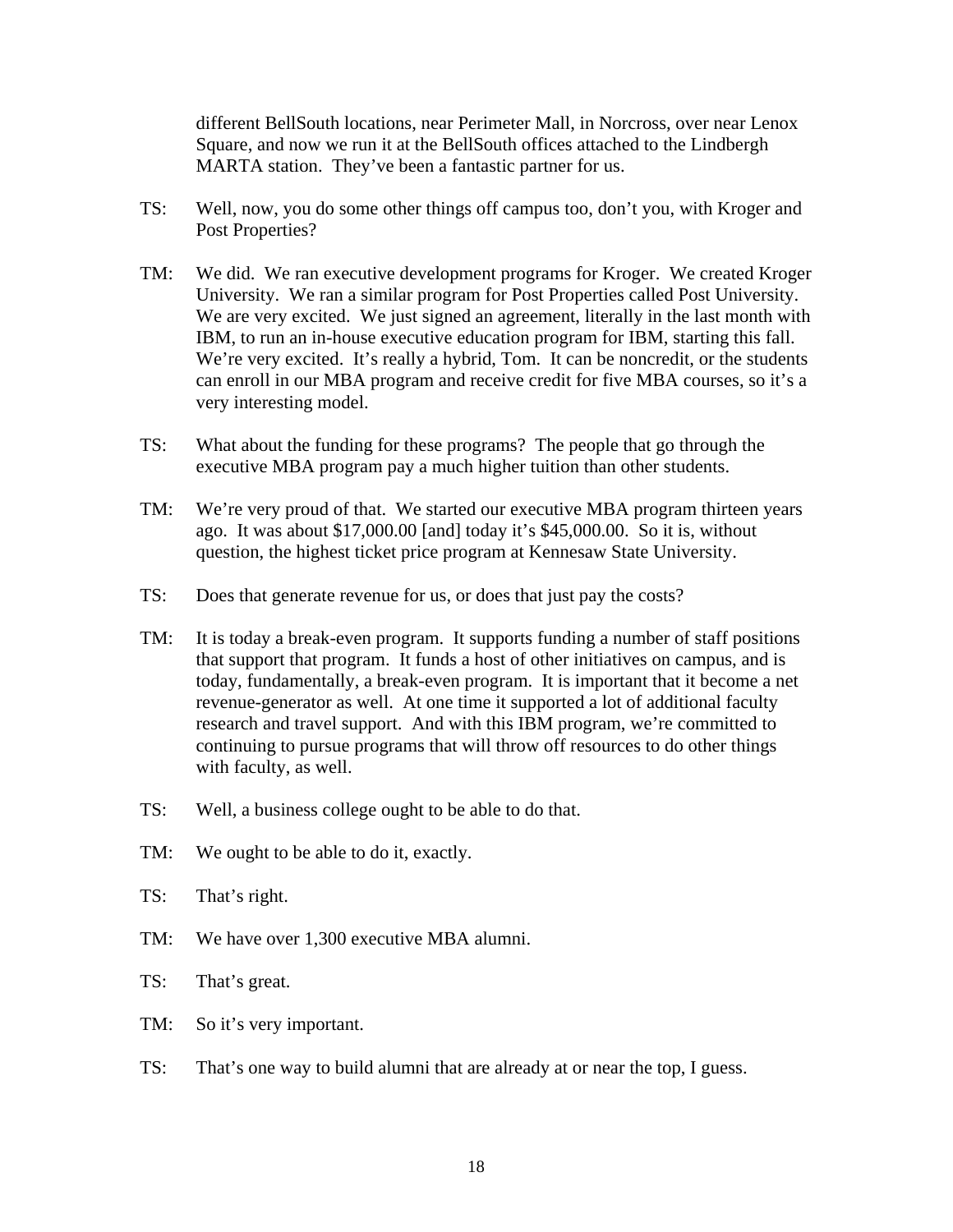- TM: That's right. As you know, as part of that, we spent a couple of hundred thousand dollars and built out the north wing of KSU Center. That's where we house our executive MBA program.
- TS: I know another one of the things that's happened while you've been here is the growth of the number of endowed chairs in this college. Could you talk a little bit about that and how that came about?
- TM: We never got enough. We are constantly looking. But we're very proud that this month we're honoring one of our first and largest supporters, Jack Dinos, who I visited just after I had come to the campus. I visited with President [Betty L.] Siegel. Jack had just sold his business, Southern Tea, which was the largest private label tea manufacturing company in the United States. Jack had been involved with our Family Business Program, which Craig Aronoff started in '87, and Jack made a commitment to really supplement the chair of Private Enterprise, but to raise it to a truly endowed chair level. He then came back after our accreditation and endowed the chair that I hold, making both qualify for eminent scholar matches from the Board of Regents, which is a good thing because they don't exist any more.
- TS: So whatever we raised, the Regents put in exactly the same amount.
- TM: Well, they would match up to half a million dollars. For us, they wouldn't do more than that. And then, actually, we created a third endowed position that Wachovia endowed, which was also matched by the Board of Regents. Then we had another endowed professorship that Caraustar Industries, a great Cobb company in Austell [Georgia], which has always been involved with the business school, gave.
- TS: Bob Prillaman [Robert M. Prillaman].
- TM: It was Bob Prillaman, and then Tom [E.] Smith committed to support. To me, Tom, endowing professorships has always been a priority. We're constantly looking for other opportunities, and I think that's a vehicle that we can use to attract great faculty.
- TS: So what is it, four?
- TM: There are four endowed positions right now. We've got a couple of other "asks" that have been made in the last months, so we're hoping to expand.
- TS: Why did the Regents stop matching?
- TM: I don't know. That's always budgetary. I don't know. And it's too bad because I think it's very small dollars in context, and it's very beneficial for campuses like us.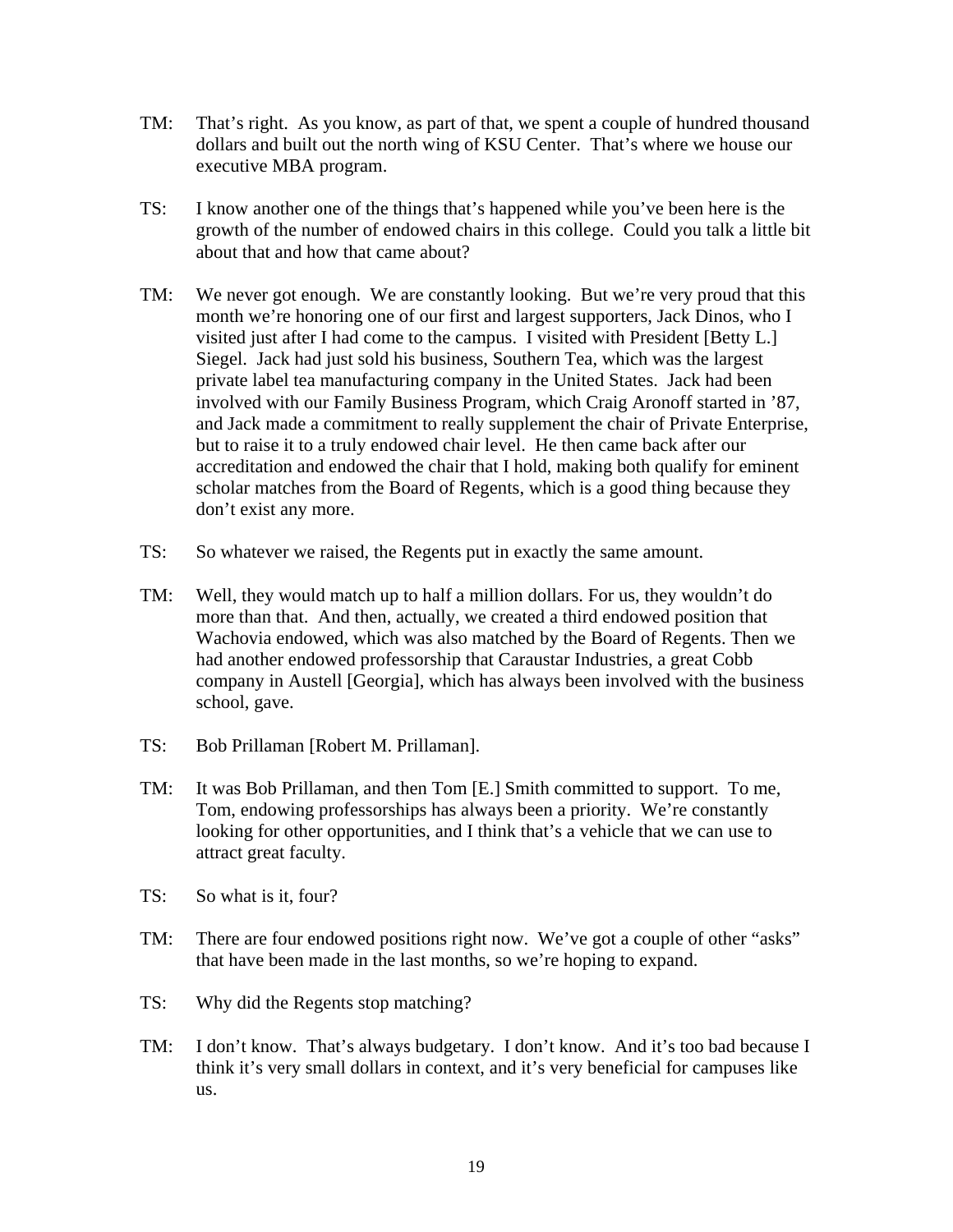- TS: Right. We've got our first one in the history department now.
- TM: That's right, which is great.
- TS: And that came out of a project through Craig.
- TM: Right. We continue to be involved with Shaw [Industries]. Shaw has been very helpful getting us started with the MBA in Dalton [Georgia], so they're a great university partner.
- TS: Right. Well, I know that one of the other things [is that] there's been a whole lot of public outreach with things like the Tetley Lecture Series.
- TM: That comes back to Jack Dinos as well. Jack's company was bought by Tetley, and I said, "Jack, what about the possibility of their giving us some money?" So I flew to Shelton, Connecticut, where Tetley was headquartered, and they committed to endowing this lecture series, which is now entering its seventeenth year. We've brought, through that series, six to eight senior executives a year to campus. It continues to be just a fantastic series.
- TS: So you're doing six or eight a year?
- TM: Definitely, and I'll give you a list of the folks we've had.
- TS: I remember the guy from Valuejet spoke one year. If I had any money I would have invested in Valuejet stock right on the spot [laughter]!
- TM: Yes, it's been a fantastic series, it really has.
- TS: I know you've had some very distinguished people you've brought here.
- TM: And by the way, part of our strategy: we started initially to get these CEO's to campus, Tom. We felt that most of these had never been to the campus before. You can't really appreciate the university until you walk the campus. It's very important to get them out here and over the years, of course, as the campus has grown, the campus is more impressive. It's still very beneficial.
- TS: It's a lot prettier than it was, I think.
- TM: Exactly.
- TS: Before you came here, we must not have raised much money at all as an institution or foundation.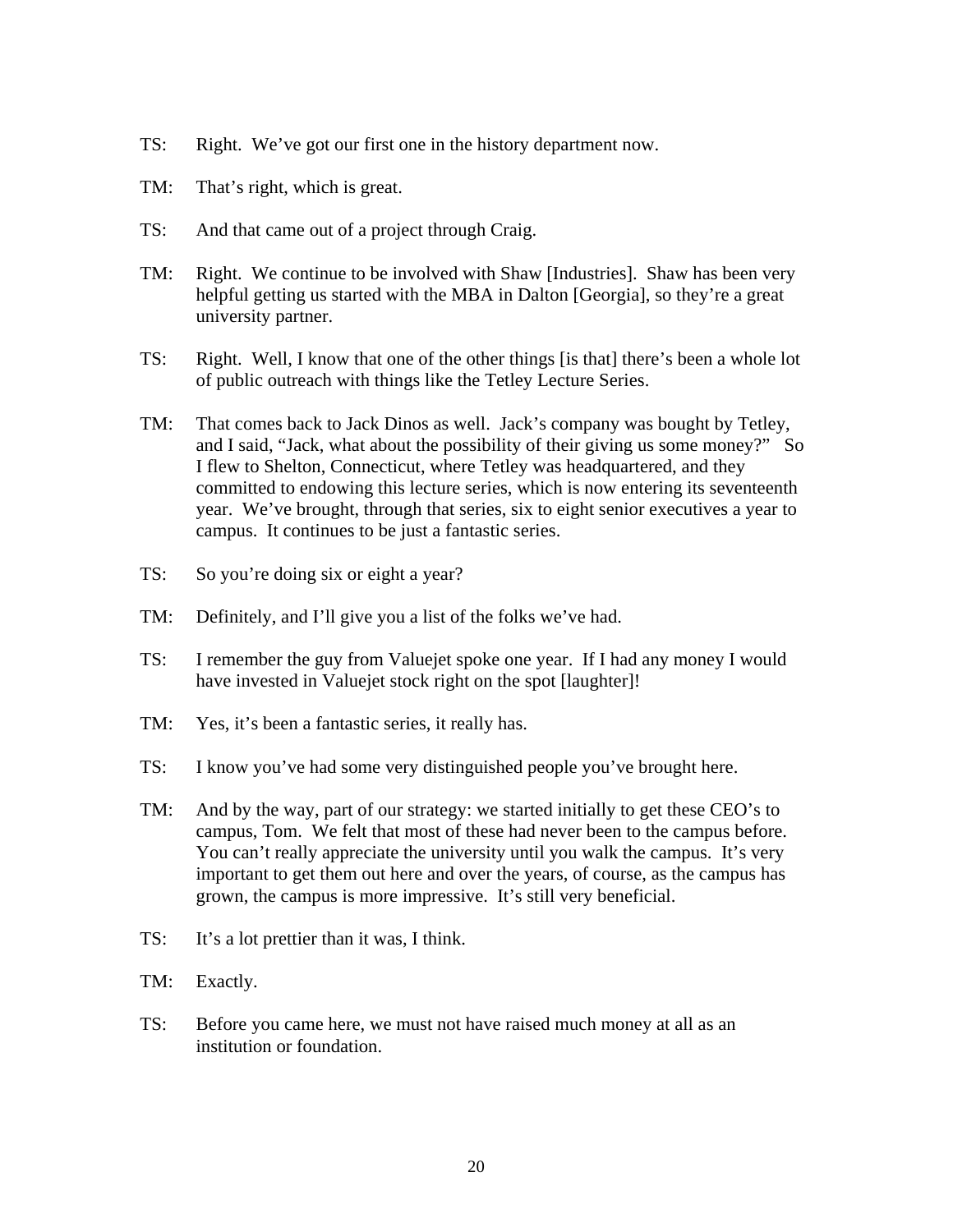- TM: I don't think so. It really wasn't a priority and you know, Tom, we still haven't had a capital campaign and for a university approaching its fiftieth year, we really need to pursue that; it's time. Georgia State waited almost ninety years to have a capital campaign. We really can't afford to do that.
- TS: This building opened up the year after you arrived, so it's fifteen, sixteen years old now.
- TM: That's right. It's funny, I just met with campus architects, and they're talking about a sort of renovation of the atrium area. This building was a great deal for the university. The state spent ten million dollars to build it and furnish it, which is unheard of. It really became the architectural style for the last fifteen years now on this campus.
- TS: Yes. Ten million, you couldn't do much of anything with that right now.
- TM: Anything. We love this building. I love the floor plan. We love student activity. We pushed hard to get food service over here, and you know we have an Einstein's restaurant now. I like a busy building; I like to see students using the building. We just opened this MB&A Resource Center downstairs. We want students to feel free to use this building.
- TS: What's MB&A?
- TM: They're a big credit card company that funded the creation of a career resource center downstairs in this building. They were just bought by Bank of America. I assume, at some point, it will be called the Bank of America Career Resource Center. We provide sixty hours a week of career services support in partnership with the university. That's right downstairs, right across from the Einstein's. And the building is wireless. We want students here day and night. It's their building. It is state property, and we want them to feel free to use it.
- TS: That is great. You must be out of space as far as faculty offices, aren't you?
- TM: There will be plenty of space in this building, except for the fact that we house a huge number of information technology support personnel. There is a huge staff contingent in this building from the School of the Arts. When and if any of those people move, we'll be fine.
- TS: Maybe the arts people will be able to move when they get their new building.
- TM: I hope so. And that Leadership and Professional Development Department, Tom, they're housed over in KSU Center. So we have a whole academic department that's over there.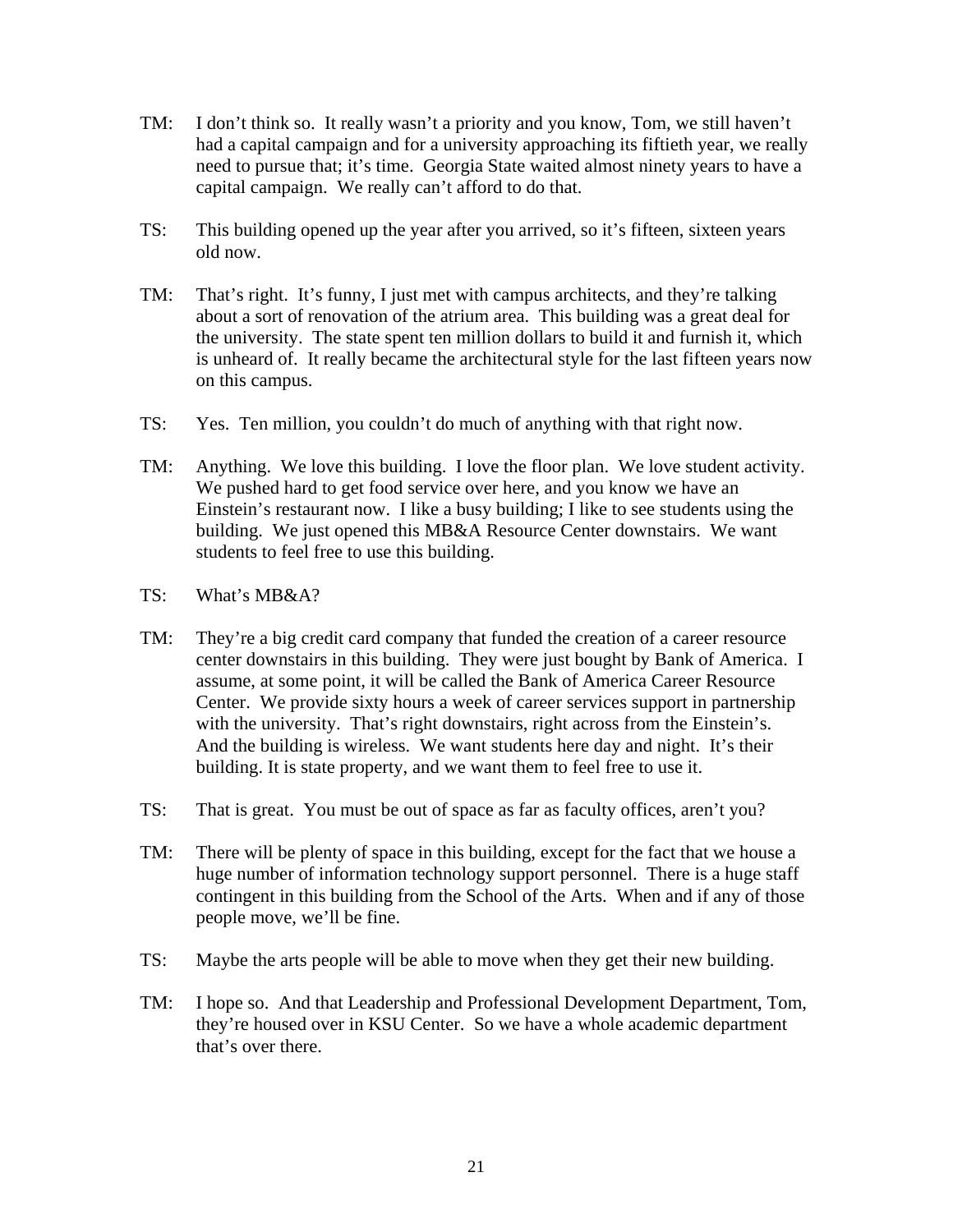- TS: Right. Why don't we talk a bit about your own professional accomplishments because I know you've written a ton of books and articles, and so on. That's really kind of unusual, at least on this campus, for a dean to actually be doing a lot of scholarship.
- TM: Well, I'm very excited. Later this year we hope to release an entrepreneurship book through the KSU Press, in concert with my friend, my office mate from Georgia, George Vozikis at Fresno State, and another colleague of ours, who is at the University of Portland in Oregon. That will be my fourth book. I have always maintained with our faculty, Tom, and particularly our junior faculty, that the only attribute that keeps faculty mobile is research. I want to be a great classroom teacher. I've won awards for teaching, but, ultimately, the only transportable attribute that faculty have is research, and so you've got to keep a finger in it, and I just think it's very important. It's important to be professionally active and it's important, I don't know if you serve as a role model, but certainly setting some kind of standard for your own faculty. If you're pounding your shoe on the table about research among faculty, they're going to ask, "Well, what are you doing?"
- TS: Yes. Maybe back in the past more than in the present, I've oftentimes wondered, as scholarship expectations grew, whether we really had the top administrators in place to really judge that or to win the respect of faculty.
- TM: I think that's really important, and that goes for department chairs. It's very important. It's something I enjoy. Listen, I still like to see my name in print. I think there are still topics that I think are germane for me. My involvement, professionally, is through the Academy of Management, which is the academic association for management faculty (they have an entrepreneurship division, which I chaired at one time), and then through AACSB, through various deans' conferences as well.
- TS: Right. Well, I haven't flown on Air Tran in some time.
- TM: Right, I still write for Air Tran.
- TS: I used to enjoy opening up that magazine and reading your column.
- TM: I still do, and it serves an interesting purpose. I wrote for Delta for almost twenty years, and now I've written for Air Tran for about five. For example, one of our Tetley Series Lectures this spring: we had the top execs from BrandsMart, which is a big retailer that just opened near campus, and they're out of Florida. Well, I wrote about them in this article after they spoke. I was so enamored of what they spoke about. So then I was able to send them a copy of this article, and I'm going to visit with them in a couple of weeks. This is how all of this should work, eventually. Air Tran, for me, is a great outlet: a) in these airline magazines, a lot of people read them, and b) I can write about business topics, but kind of write about anything I want, which is great.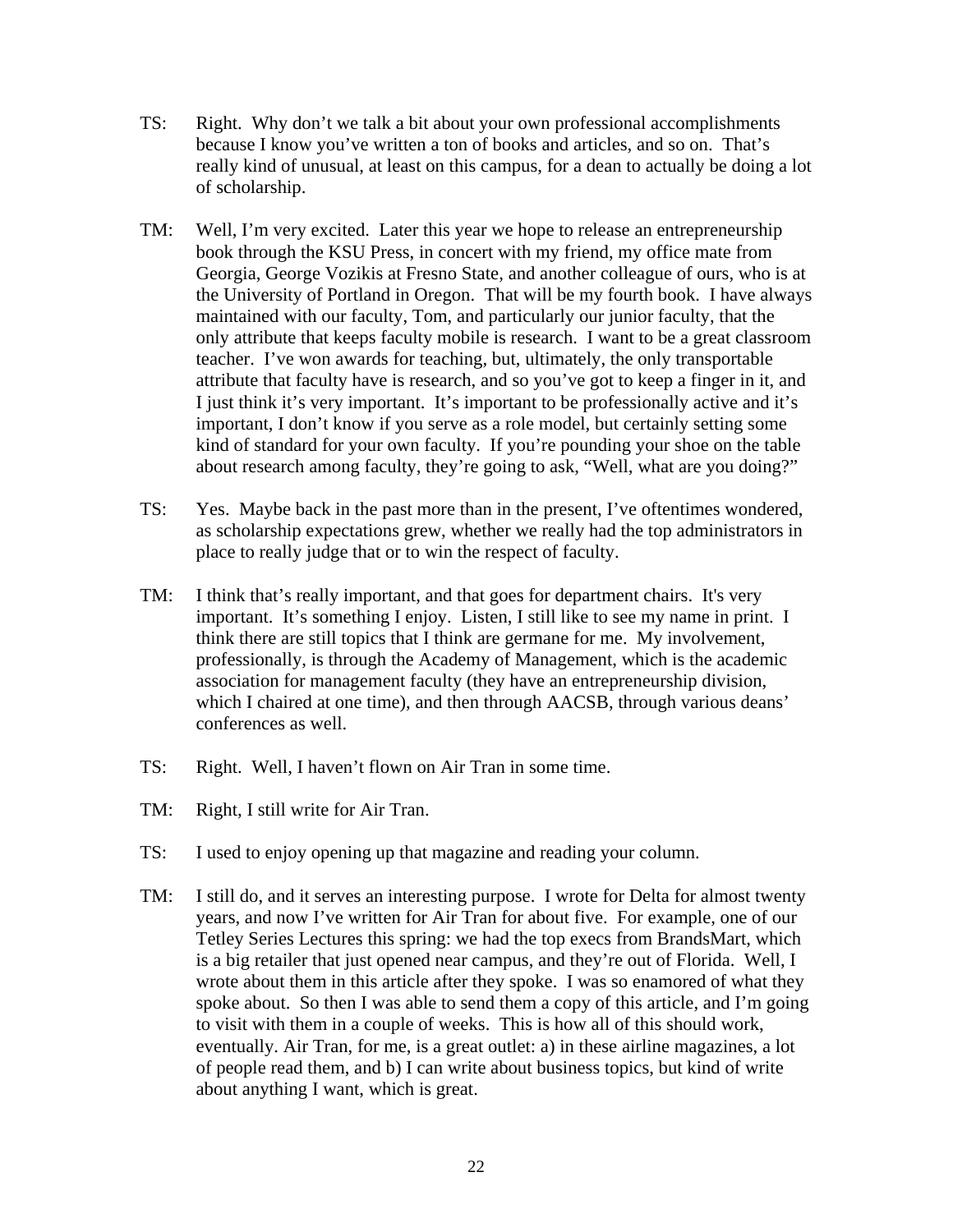- TS: The ones I've read have been really interesting and have been written for a lay audience.
- TM: Yes, and it's just kind of fun. For example, this is from last month, or the month before, and I had a chance to write about Target Corporation out of Minneapolis, and about their community involvement. So, it's just fun.
- TS: Yes. What was *Memos to Management* about?
- TM: My father and I had been writing for Delta for years and that was a compilation of the Delta articles, and probably about ten essays by CEOs on a variety of topics, as well, so it was a fun project for us.
- TS: This is sounds typical of what I think I've read in the Air Tran magazine. It gets right to the point with some real practical advice of how a company does what it does.
- TM: That's correct. So they've been great outlets. I'm looking forward to this work with KSU Press, which I've just been delighted with. It's a big project that we're going to be glad to get done [laughter]!
- TS: I'm sure! Well, let me just ask you a kind of summing up type of question. You gave a description of what attracted you to Kennesaw back in '89 and '90. What do you see as the intellectual life of the campus now? Where are we in terms of that?
- TM: Well I think, like any campus that's evolving, that the intellectual life here has become much more dynamic, much more vibrant, much more comprehensive, and I think that will continue to grow and evolve over time. The biggest issue we wrestle with, Tom, I think, is we need about twice as many students living on campus as we've got right now. It is argued that the tipping point for universities, in terms of really creating a vibrant on-campus life, is to have about 25 percent of your students living on campus. We have about 2,000 students. We need about 4,000.
- TS: So we're about 10 percent.
- TM: Right, that's exactly right. And I think until that happens, it's going to be a struggle. We're in a great position compared to where we've been historically, but we really need sort of the next bump is what it amounts too. That will change this campus forever and ever. We have many more faculty living near the university, and the business school has almost always had classes seven days a week, so there's a much livelier campus environment.
- TS: Do you think we'll ever have a residential college like the Miami model?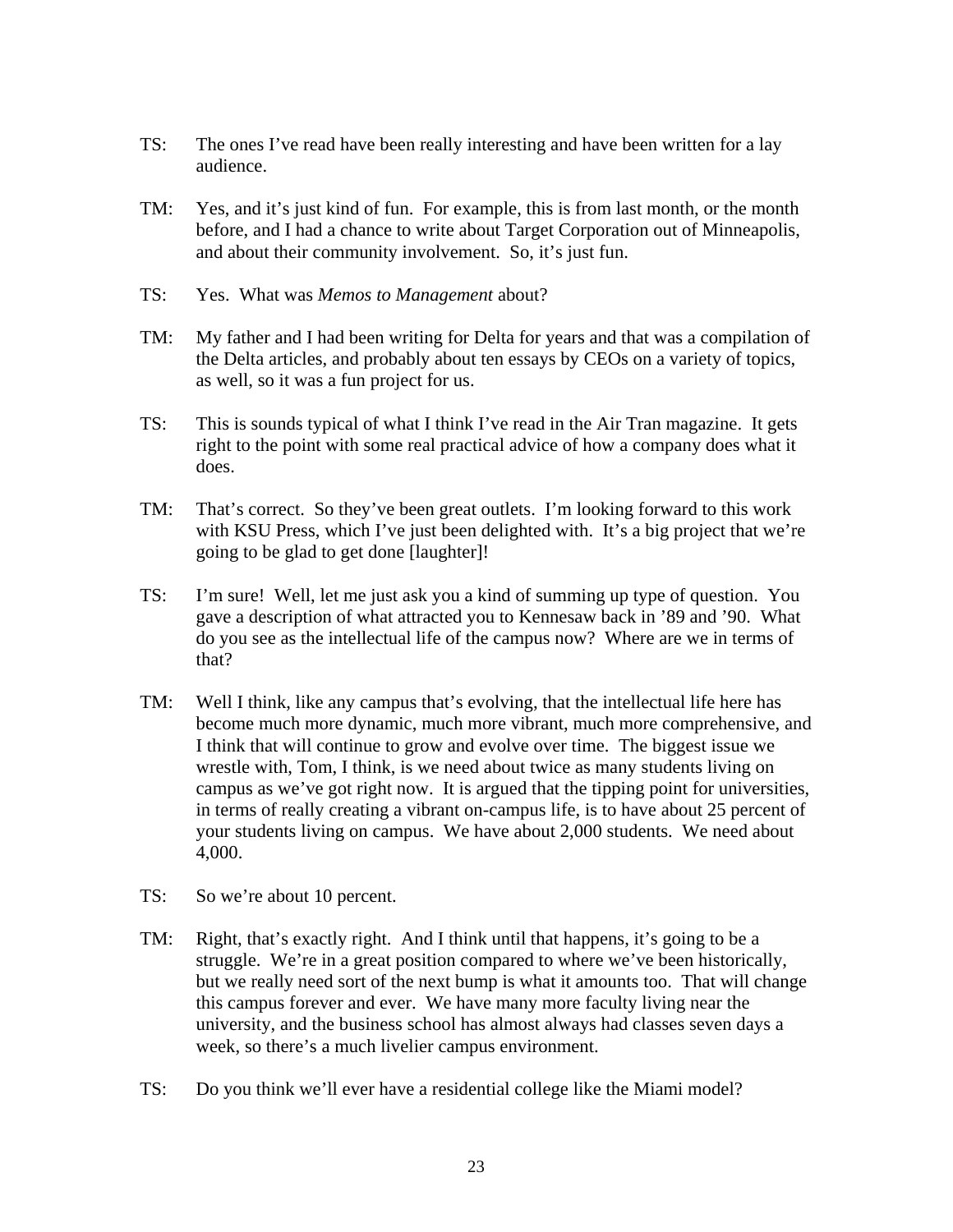- TM: It'll be up to the next president. I really think  $\dots$
- TS: Do you think it would be a good idea?
- TM: I think it's a great idea, I think it's fantastic. What I didn't mention is that I had two other faculty members and their spouses living in our residential college as well. One is the vice provost of the University of Miami now, and the other one went on to become a college president, so they were great faculty. One was an economics professor [and] one was a communications professor. So it wasn't just me. We had a team of faculty and student life personnel living in the college. We had a Nobel Laureate. We had a Pulitzer Prize winner. It was a phenomenal program.
- TS: I'd love that myself.
- TM: Yes, it's really unbelievable, unbelievable. It was very moving for me to go back into that house that I hadn't been in for almost twenty years, and see hundreds of students gathered in there. It's just a very cool place.
- TS: What are you proudest of in your sixteen years at Kennesaw?
- TM: I think mostly of the faculty, Tom. We have 105 full-time faculty now. It's a great, great faculty, [and] very well respected in their professional areas. The university is about faculty and students, and you retain students because of great faculty, so I think we have very, very little turnover with our faculty. As you know, in the last year, we had two of our department chairs leave and became deans at other business schools, which is great. A third department chair now runs the Siegel Institute for Leadership, Ethics and Character. Another department chair is Dean of Graduate Studies on this campus. So I think that's an important role that I have to play, as a mentor or as a coach, is to get administrators ready to pursue other opportunities that they are interested in.
- TS: Right. Well, I think I'm just about at the end of my list of questions; of course, there are a lot of other things that we could talk about. There are some great things happening around here.
- TM: I think, first of all, I want to thank you for doing this. I think it is very important in the history of universities to maintain an oral and written record of what brought us through different stages of development. I look at my own professional career, which is now entering its twenty-eighth year. I mean it goes like that. I think maintaining an accurate record is very important just in terms of acknowledging where are our roots.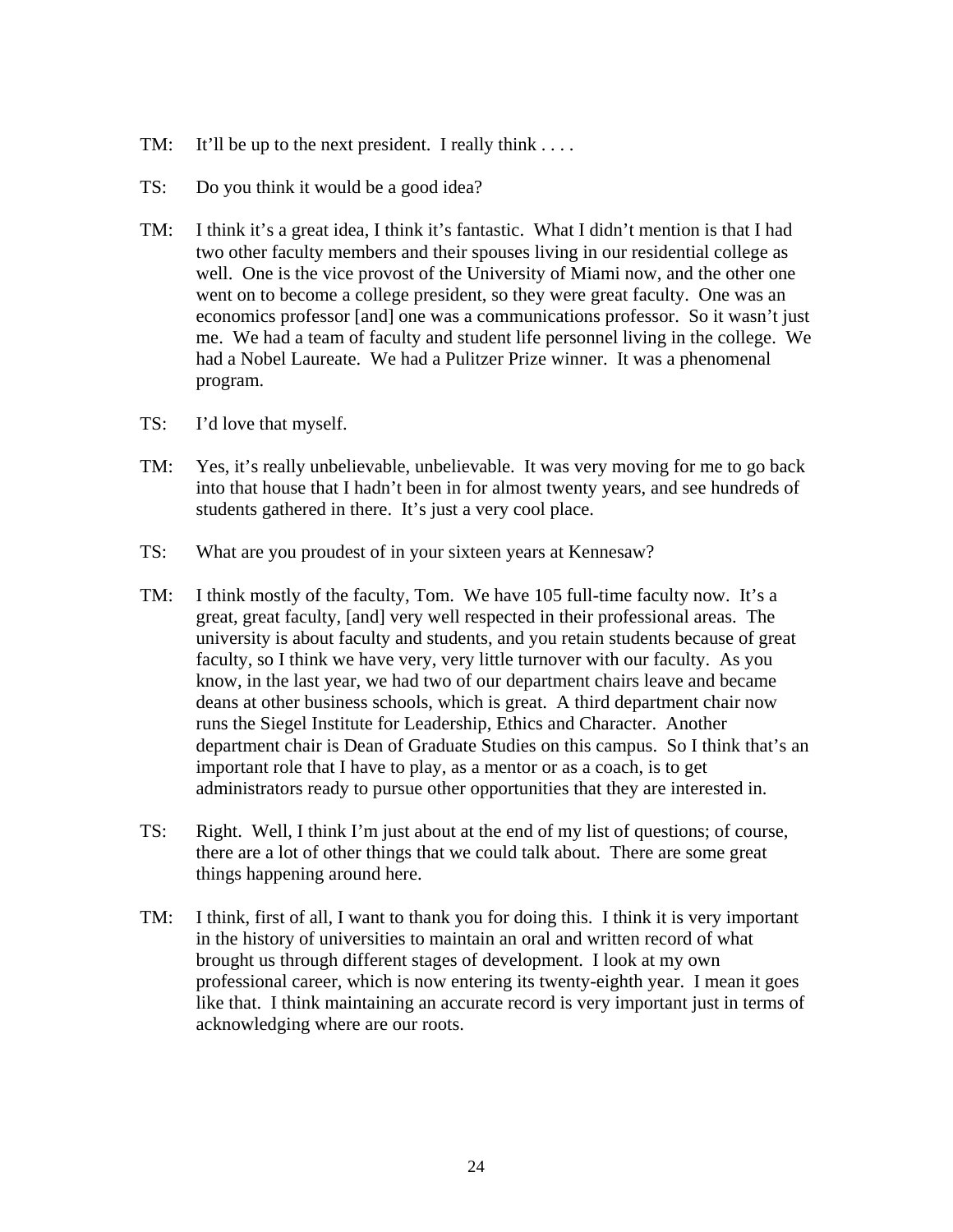- TS: Well, I've been astounded [while] doing these interviews, of how much is going on, on this campus. I thought I was pretty much on top of what is happening, but it is remarkable how much faculty do.
- TM: I just appreciate you doing this. This will be a great legacy for this university.
- TS: I hope so, and I certainly appreciate your time today.
- TM: Thanks, Tom, very much.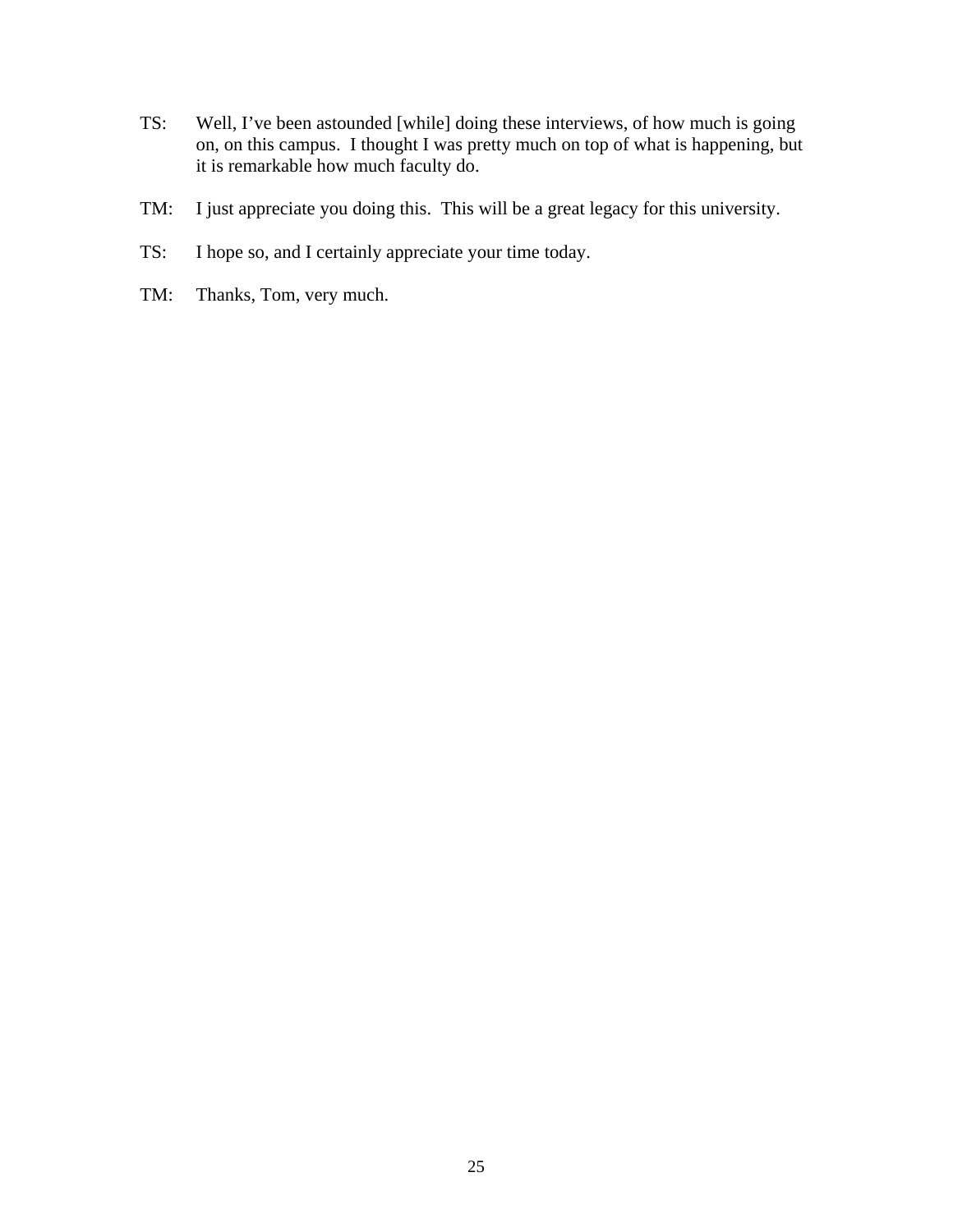### INDEX

Academy of Management, 22 AirTran Airways, 22 Alsup, Rodney G., 16 American Productivity & Quality Center, 3 Argosy University, 10 Arizona State University, 5 Aronoff, Craig E., 2, 4, 7, 8, 19, 20 Association for the Advancement of Collegiate Schools of Business (AACSB), 10, 11, 22 Association for Collegiate Business Schools & Programs (ACBSP), 11 Astrachan, Joseph H., 2 Atlanta, growth of metropolitan area, 9

Bell, Lawrence E. III, 16 Bellavance, Thomas E., 8 BellSouth, 17 Black, Lendley C., 13 Bonanza International restaurant chain, 3 BrandsMart, 22 Burran, James A., 15

Caraustar Industries, 19 Central Michigan University, 9, 15 Chattanooga State Technical Community College, 15 Cingular Wireless, 17 Cobb County, Georgia, growth of, 7, 8, 9

Dalton State College, 15 Delmarva Peninsula (Maryland), 7 Delta Airlines, 22-23 Desman, Robert A., 8 Dinos, Jack A., 19-20

Einstein's restaurants, 21

Foote, Edward T., 6

Georgia State University, 1, 2, 7, 10 Andrew Young School of Policy Studies, 2 Chair of Private Enterprise, 7 Glueck, William F., 4, 5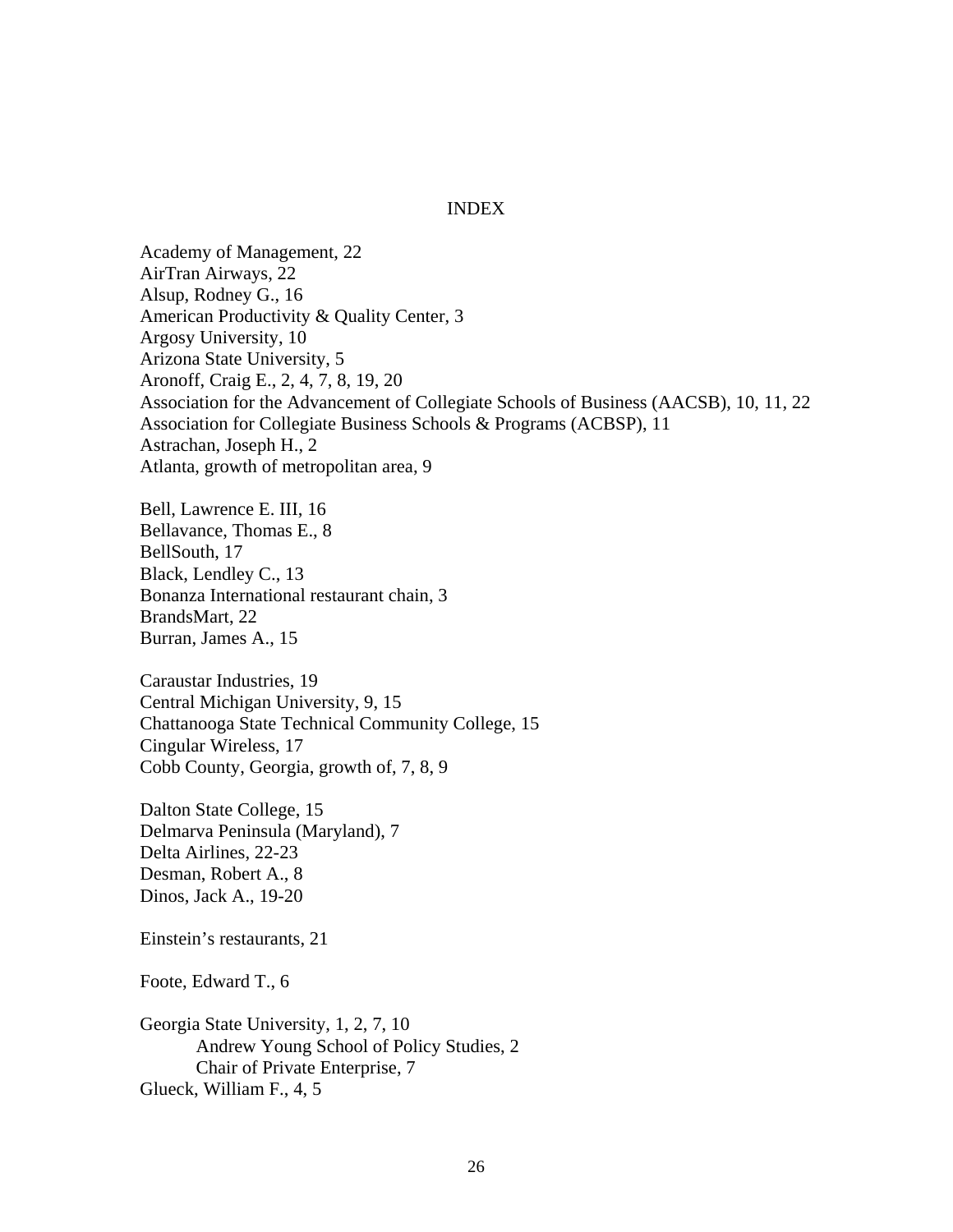Grady High School, Atlanta, 1 Grayson, C. Jackson, Jr., 3 Greenfield Hebrew Academy, Atlanta, 2

Hall, T.P., and Nancy G., 7

IBM, 18

Kennesaw State University Michael J. Coles College of Business), 2, 6, 8-22 Faculty members with liberal arts degrees, 2 Tetley Lecture Series, 6, 20, 22 Burruss Building, 8, 21 Competition for students, 9-10 Accreditation, 10-11, 15 Strategic planning committee, 11 Faculty performance guidelines, 11-13, 15 Class sizes, 13-14 Off-campus classes, 14-15, 20 Executive MBA program, 15-19 Leadership & Professional Development Department, 16, 21 MBA for Physician Executives, 16-17 Executive development programs, 17-18 Endowed chairs, 19 Food service (in Burruss Building), 21 MB&A (Bank of America) Career Resource Center, 21 Enrollment, 8 Entrepreneurial spirit, 8 University status, 9 Provost position, 13-14 KSU Center, 19, 21 KSU Press, 22-23 Intellectual life, 23 Campus housing, 23 Siegel Institute for Leadership, Ethics & Character, 24 Knapp, Charles B., 6 Kroger University, 8 Lasher, Harry J., 8 Lipson, Robert A., 16 Mescon, Enid Minsk, 1, 5 Mescon, Michael, 1, 2, 4, 5, 7, 23 Mescon, Timothy S. Background, 1-2 Father, 1, 2, 4, 5, 7, 23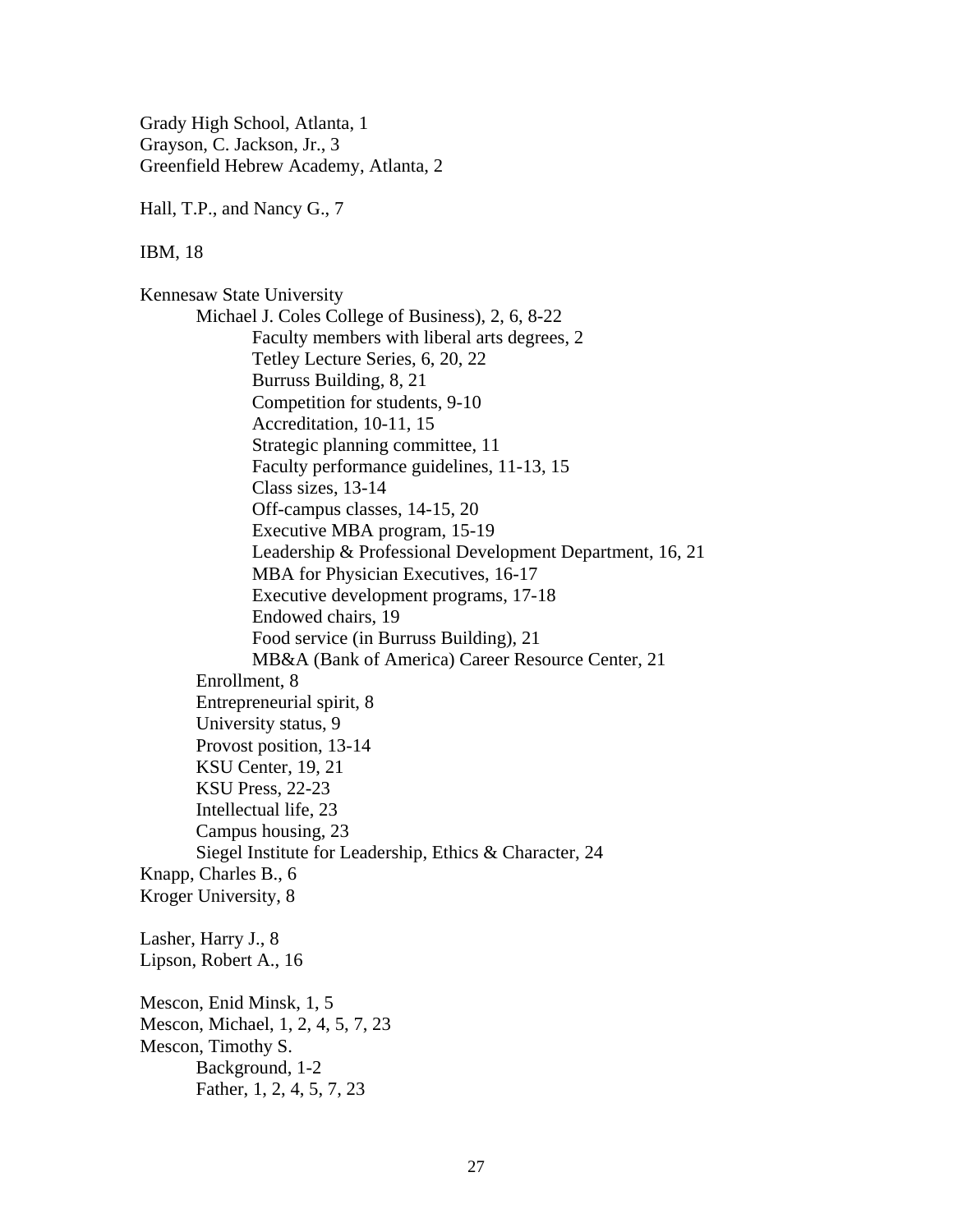Mother, 1, 5 Undergraduate education, 2, 3, 4 Senior thesis, 4 Graduate school, 3-4 Teaching at Arizona State and University of Miami, 5-6 Assistant dean at University of Miami, 5 Master of Henry King Stanford residential college, 5-6, 24 Dean at Salisbury University, 6-7 Decision to come to Kennesaw State, 7-8 Reasons for staying at KSU, 9 Vision for Coles College, 9 Development of Coles College, 10-22 Eminent Scholar Chair of Entrepreneurial Management, 19 Accomplishments in scholarship, 21-23 *Memos to Management*, 23 Mentoring other administrators, 24 Michener, James, 7 Miller, Tom W., 16 Morse, Edward V., 4 Papp. Daniel S., 14 Perdue, Frank, 6-7 Portch, Stephen R., 9 Post Properties (Post University), 18 Prillaman, Robert M., 19 Rugg, Edwin A., 10, 16 Salisbury University (Maryland), 6-8 Salvador, Michael S., 16 Sawyer, Jerry D., 11 Selden, Gary L., 16 Shalala, Donna E., 6 Shaw Industries, 20 Shore, Ted H., 2 Siegel, Betty L., 8, 10, 19 Smith, Tom E., 19 Southern Association of Colleges & Schools (SACS), 10 Southern Methodist University, 3 Stanford, Henry King, 6 Strayer University, 9 Target Corporation, 23

Tashchian, Armen, 12 Troy University, 9, 15 Tulane University, 2